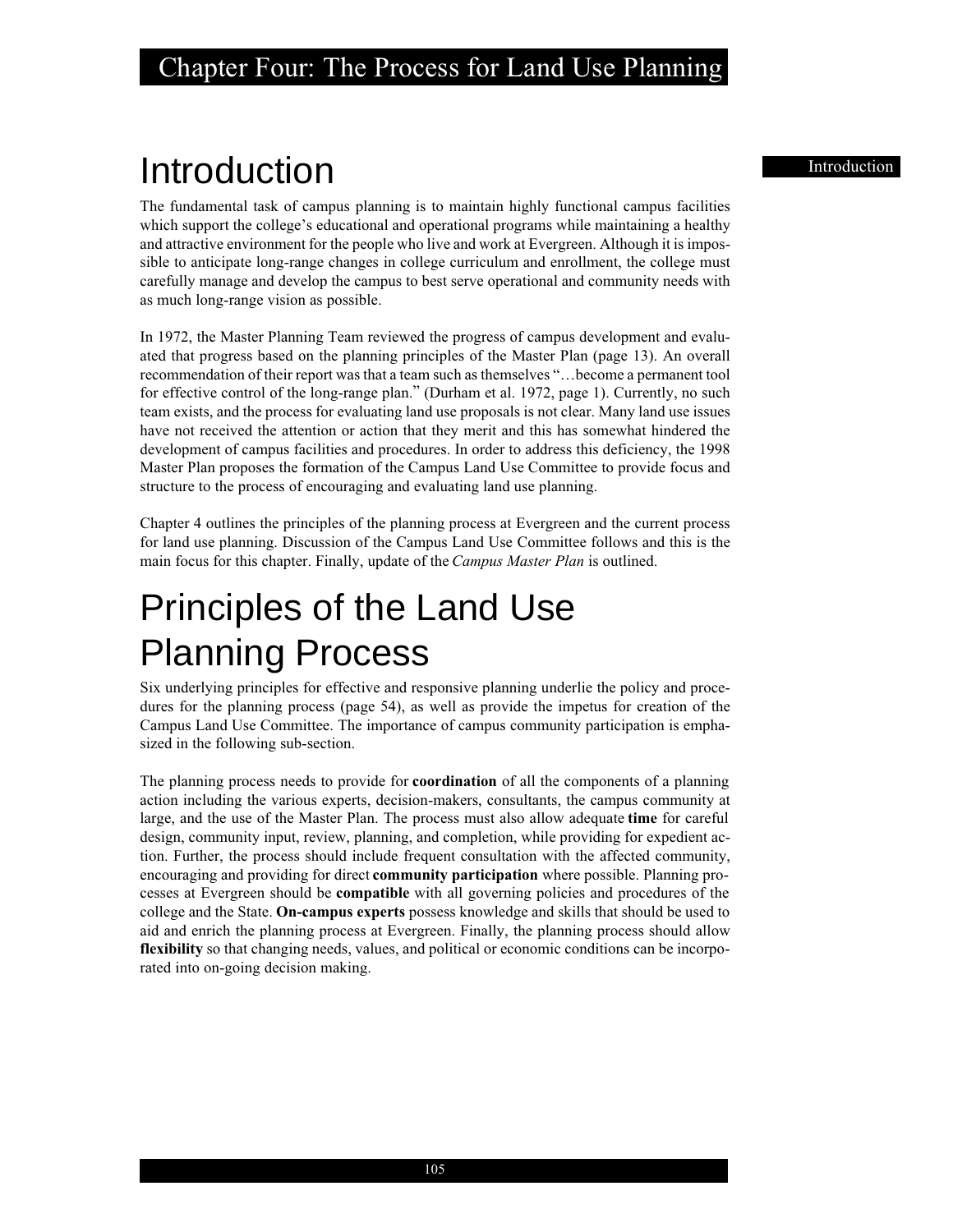## Principles of Land

### Principles of Land Campus Community Participation: A Prerequisite and Goal for Responsive Campus Planning

Campus community involvement is essential in the operation of flexible, responsive services and facilities. Students, staff, and faculty of the college are usually the most experienced and knowledgeable people concerning the workability of the campus environment during daily activities and many members of the campus community possess knowledge and expertise that could aid and enrich the planning process at Evergreen. Open discussion about planning issues is essential in making user participation meaningful, in which "...people are forced to deliberately and precisely discuss the issues relative to the purpose of the activities to be housed." (J. Rowe, page 15).

Campus community involvement in decision making is an important concept in governance at Evergreen. In campus planning activities, community participation is an important tool as well as a goal in itself. Community participation is not new in the planning process at Evergreen. A number of student projects have addressed planning issues over the years, including the 1976 study entitled *Campus Inventory and Land Use Planning* (H. Hall, H. Lockwood, C. Lomax), and the l982 Environmental design seminar/library remodeling project. Involvement of a wider segment of the campus community has been possible through the inclusion of student, staff, and faculty representatives on DTF committees (examples include the 1975 Environment and Facilities Planning and Interim DTF, the 1976 Shorelines DTF, and the 1997 Space Efficiency Study).

Effective and useful community participation is an ideal, which can only be realized by continuous efforts to provide opportunities for involvement with a visible influence on the outcome of planning decisions.

## Land Use Planning at Evergreen

For a history of the Master Plan, refer to Chapter 1, page 13 of this document. Other influences on land use planning at the college—both internal and external entities—are described on page 20.

The current land use planning process involves many separate groups. The Space Management Committee manages internal use of buildings. Proposals for land use outside of buildings are generated by the senior staff, Capitol Planning group, Office of Facilities, and many other organizational units and individuals throughout the campus community. Some of these proposals are developed further through the biennial budget submittal process. However, many elements of land use, such as most recreation and research in the Reserve areas, are not tied to budget submittals and thus are overlooked in the planning process. Institutional oversight over all elements of land use planning is lacking.

Primary administrative responsibility for campus planning lies with the Vice President for Finance and Administration. Final decisions on land use are made by the Board of Trustees (see page 20).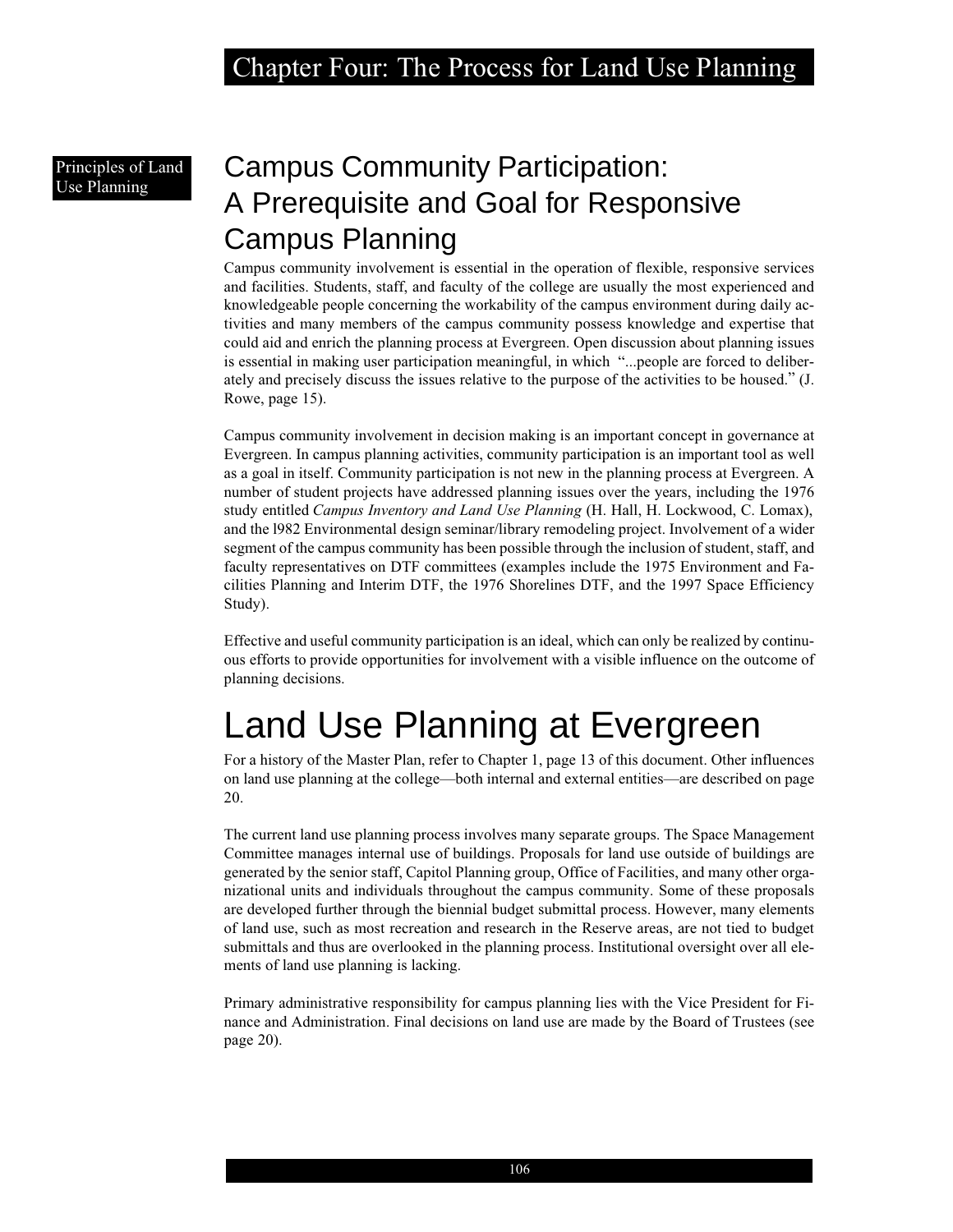### Chapter Four: The Process for Land Use Planning

## The Campus Land Use Committee Introduction

The 1998 Master Plan proposes formation of a standing committee to review designated proposals for uses of the college's land, excluding uses within buildings (see *Recommendations*, page 11). The Campus Land Use Committee is not intended to replace the entities currently involved in land use planning; instead it is meant to become a focal point for campus planners. The CLUC would provide oversight, support, and encouragement for the development of land use proposals from all segments of the campus population. Members of this committee would be locatable and accountable to the Board of Trustees and the members of the Evergreen community.

The Campus Land Use Committee (CLUC) would also provide oversight for the land use review process and ensure consistent and expedient review of proposals. The CLUC would employ specific procedures, outlined below, in order to ensure that the goals and policies of the Master Plan are considered during the review process and brought to bear on all activities that affect the physical character of the campus. Creation of the CLUC would allow the college to better carry out the procedures regarding the land use planning process itself (see page 54).

 The CLUC would also be responsible for updating the Master Plan on a regular basis, thereby ensuring that the Master Plan will be a sustainable document relevant to contemporary planning needs.

### Membership of the Campus Land Use Committee

The CLUC will consist of the following members appointed by the Vice President for Finance and Administration:

- Campus Architect/Planner (CA/P)
- Director of Facilities
- Environmental Health and Safety Officer
- Geographical Information Systems (GIS) staff person
- two members of the faculty (governance assignments)
- two staff members
- two students

The Campus Architect/Planner (CA/P) plays a key role for the CLUC. She or he is intended as the primary contact for members of the campus community for assistance with developing ideas into proposals. By working closely with project proposers, the CA/P could advise on the use of the Master Plan as a design tool and provide technical information and support during the early stages of design development. As the project concept is further developed, the CA/P could help proposers with preparations for formal presentations to the community.

The CA/P's current responsibilities on campus would augment his or her work for the CLUC. He or she works with the Office of Facilities, the Space Management Committee, and the Budget Officer in the preparation of the Ten Year Capital Plan and Capital Budget Request and also aids the Office of Facilities in their responsibilities for construction and operational management of the campus. These responsibilities and contacts give the CA/P an overview of land use

#### The Campus Land Use Committee

Membership **Operations** & Authority Developing Proposals Review of Proposals

Introduction

**Committee** Evaluation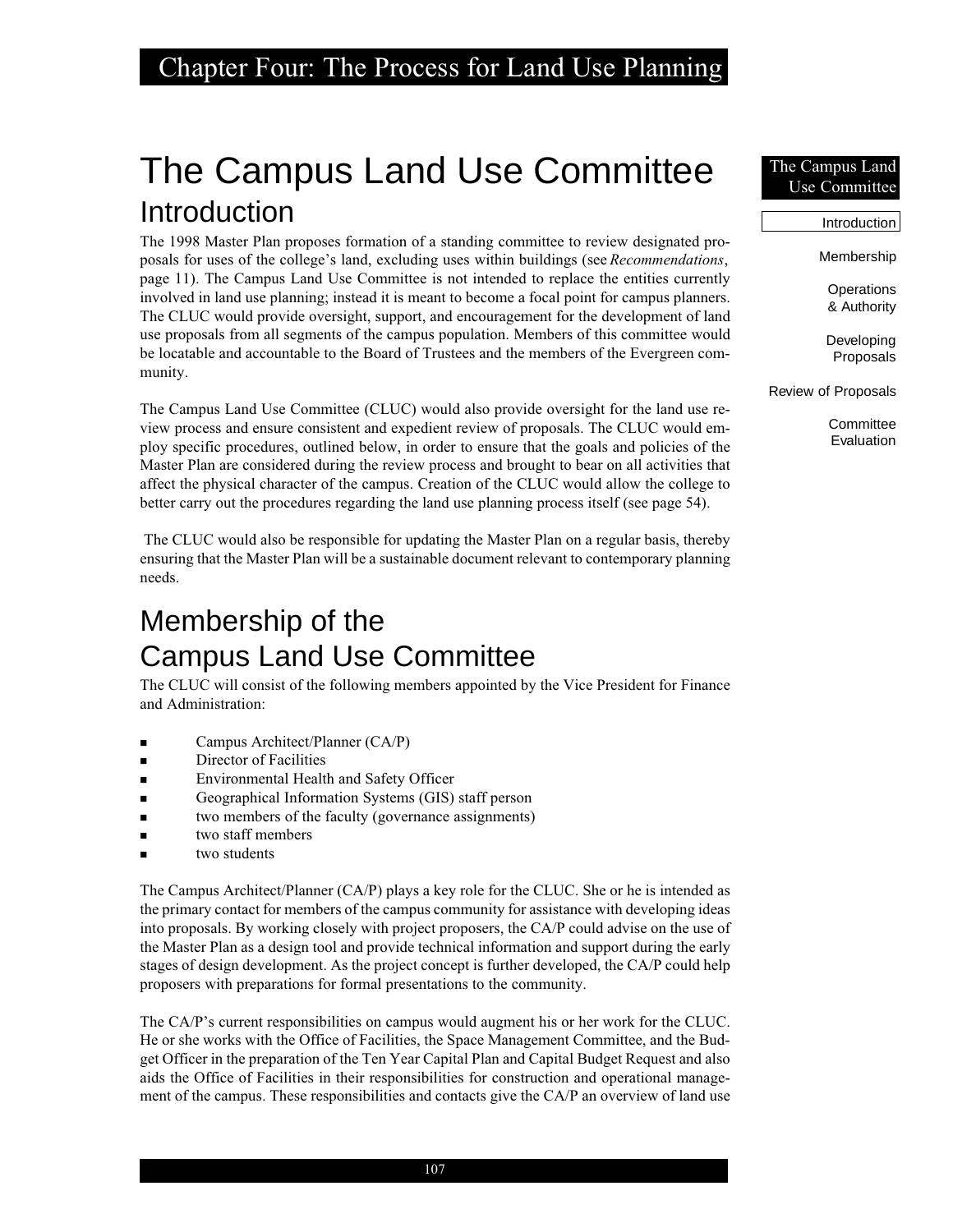### Chapter Four: The Process for Land Use Planning

#### The Campus Land Use Committee

#### Introduction

Membership

**Operations** & Authority

Developing Proposals

Review of Proposals

plans and thus he or she should be an excellent resource for people with new ideas for the campus.

The CA/P has been proposed as the chair for the CLUC as well. Given the responsibilities already assigned to the CA/P (described above), other options for the committee chair should be considered as well. Possible alternatives include the Director of Facilities and a member of the faculty as co-chairs and the Vice President for Finance and Administration as the chair or cochair, again with a faculty member. Further discussion is needed on this topic.

### Operations and Authority of the CLUC

The proposed functions of the CLUC include the following:

- review of land use proposals and applications
- assist with development of ideas for land use into formal proposals
	- publicize land use proposals and decisions made following the review
- develop a Resource and Land Use Inventory (page 97) and Land Use Activities Map (page 110)
- coordinate the process of updating the Campus Master Plan (see page 111)

The primary responsibility of the CLUC would be as a mechanism to encourage and review proposals for land use from the Evergreen community. The scope and nature of projects to be considered by this planning process are widely varied. Generally projects include, but are not limited to, construction activities which alter public areas, changes in landscaping and maintenance practices which may noticeably impact the visual or natural environment, changes in campus services which will alter land or facilities use patterns, and academic or recreational activities which involve environmental impacts or designation of land areas for specific uses.

The CLUC would also serve as a clearinghouse of land use information, resources, and contacts. In addition, the CLUC must make every reasonable effort to involve and inform the college community of campus land use proposals and decisions.

The CLUC is not intended as a decision making body. The recommendations of the CLUC may be influential, but final decisions on land use proposals will be made by the President and the Board of Trustees. Recommendations of the CLUC will be given to the President for her or his determination. If the proposal concerns policy, changes to the current *10 Year Capital Plan*, or changes to the Master Plan, the Board of Trustees must make the final decision.

Specific proceedings for the CLUC will be determined early in its formation; the committee will write procedures for its operations to be included in the updated *Policy and Procedures Manual*.

### Developing Proposals and Applications

All members of the campus community must be encouraged to express their ideas concerning the need or opportunity for improvement in campus facilities and land use practices. Many members of the Evergreen community may have ideas that could address campus needs. Specific proposals for the use of campus land may also come from off campus institutions, companies, agencies, or individuals.

Before an idea will be reviewed by the CLUC, it must be developed into a formal proposal. The CA/P or appropriate administrative official can aid in the development of the proposals gener-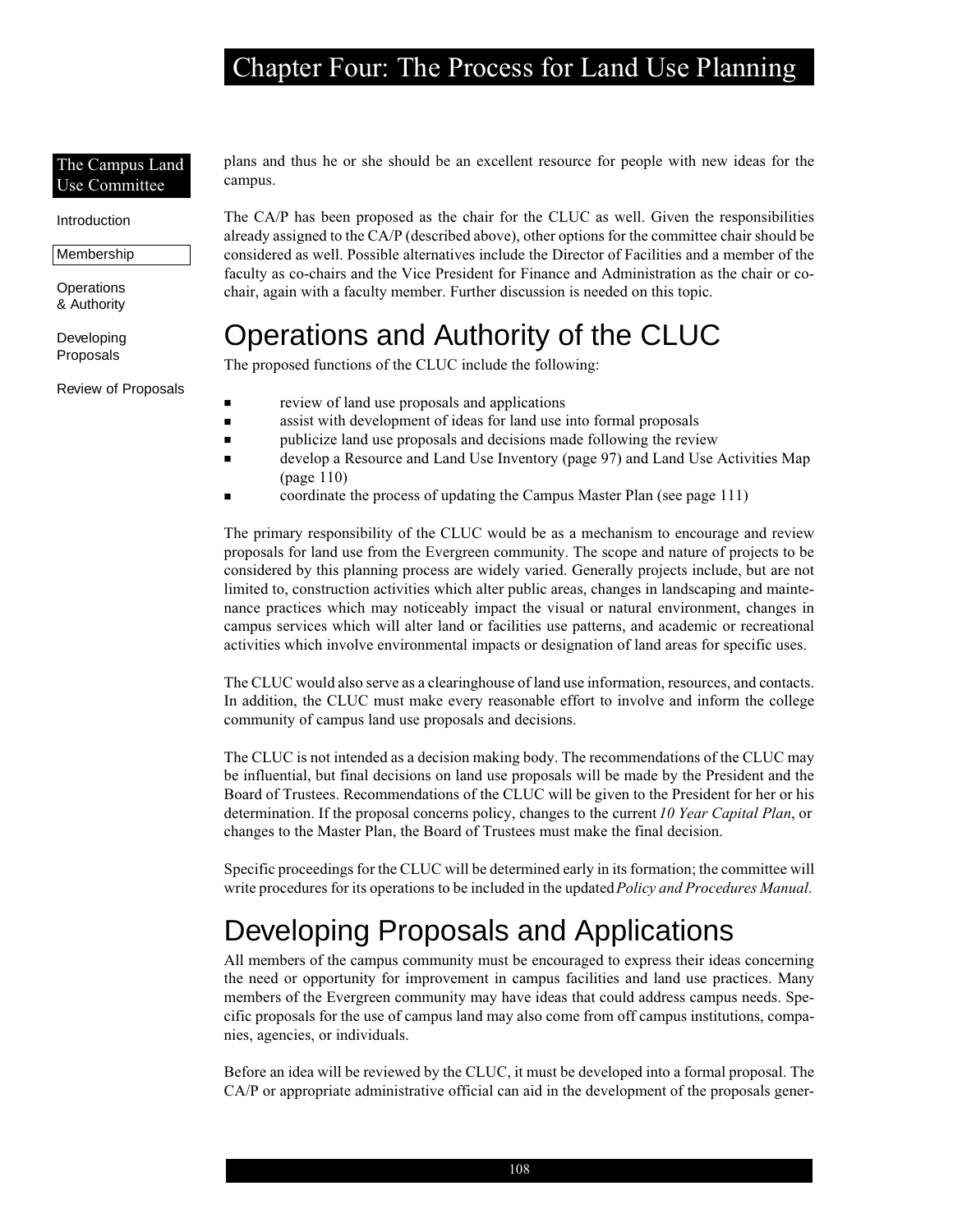### Chapter Four: The Process for Land Use Planning

ated by students, DTFs, faculty, staff, administrators, and other groups by giving comments and advice to the idea generators. The CA/P should also aid idea generators in the application of the Master Plan to the particular proposal or issue raised and in attaining compatibility with approved land use designations. References to the Resource and Land Use Inventory (page 97) or the Land Use Activities Map (page 110) may help project development best fit into the context of past and present activities on campus.

In its deliberations the CLUC may see a need for additional land use plans and proposals that will be of benefit to the entire community. It can therefore also proactively recommend that studies and DTFs be charged in order to initiate land use proposals of value to the college.

All requests are subject to review through the procedures delineated in this chapter.

#### Types of Land Use Proposals

The level of disruption associated with academic uses varies greatly. Activities that will not last for more than three quarters, will not significantly disturb the soils or vegetation of an area, and the disruption will not be evident beyond the life of the project are considered **Short-term, Low Disruptive Projects**. Projects that will last for more than three quarters or will significantly disturb the soils or vegetation of an area and that disruption will be evident beyond the life of the project are considered **Permanent Educational Facilities and Structures and Disruptive Activities**. Academic uses of the college land are generally of three types: ecological studies, environmental education, and art projects; examples of each of these types of uses and the associated level of disruption are given here for additional clarity.

Ecological studies can be manipulative or observational. Observational applies to descriptive studies of plant communities, bird identification, field plant identification, or animal behavior studies. These academic activities do not seriously disrupt ecosystems and should be able to take place anywhere on campus although travel off of improved trails should be limited whenever possible. Manipulative ecological studies have some impact on the nature of the ecosystem. Some examples of this would be timber management, animal collecting and trapping, trampling of delicate vegetation communities, and agriculture activities.

Most environmental education involves observational activities. However, building a nature trail or a campsite are possible components of an educational programs that would involve manipulation or disruption of the natural environment.

The amount of manipulation involved with art projects varies with each piece of work. In most cases, an art piece is placed within the natural setting without impacting soils or vegetation significantly. However, manipulation of the environment does occasionally take place as a part of an installation or performance.

### The Content of Proposal Applications

The application for Short Term, Low Disruptive projects shall be a simple single-page check sheet that includes, among other things, the applicant's or academic program's name, a brief project description and duration of the activities, who will be in charge at the site during the activities, and an agreement to clean up and restore the area when the activity is completed.

The application for Permanent Educational Facilities or Land Uses by Non-college Entities shall consist of full documentation about the proposal including but limited to the applicant's name and affiliation, a project description, justification, duration, cost and funding information,

#### The Campus Land Use Committee

Introduction

Membership

**Operations** & Authority

Developing Proposals

Review of Proposals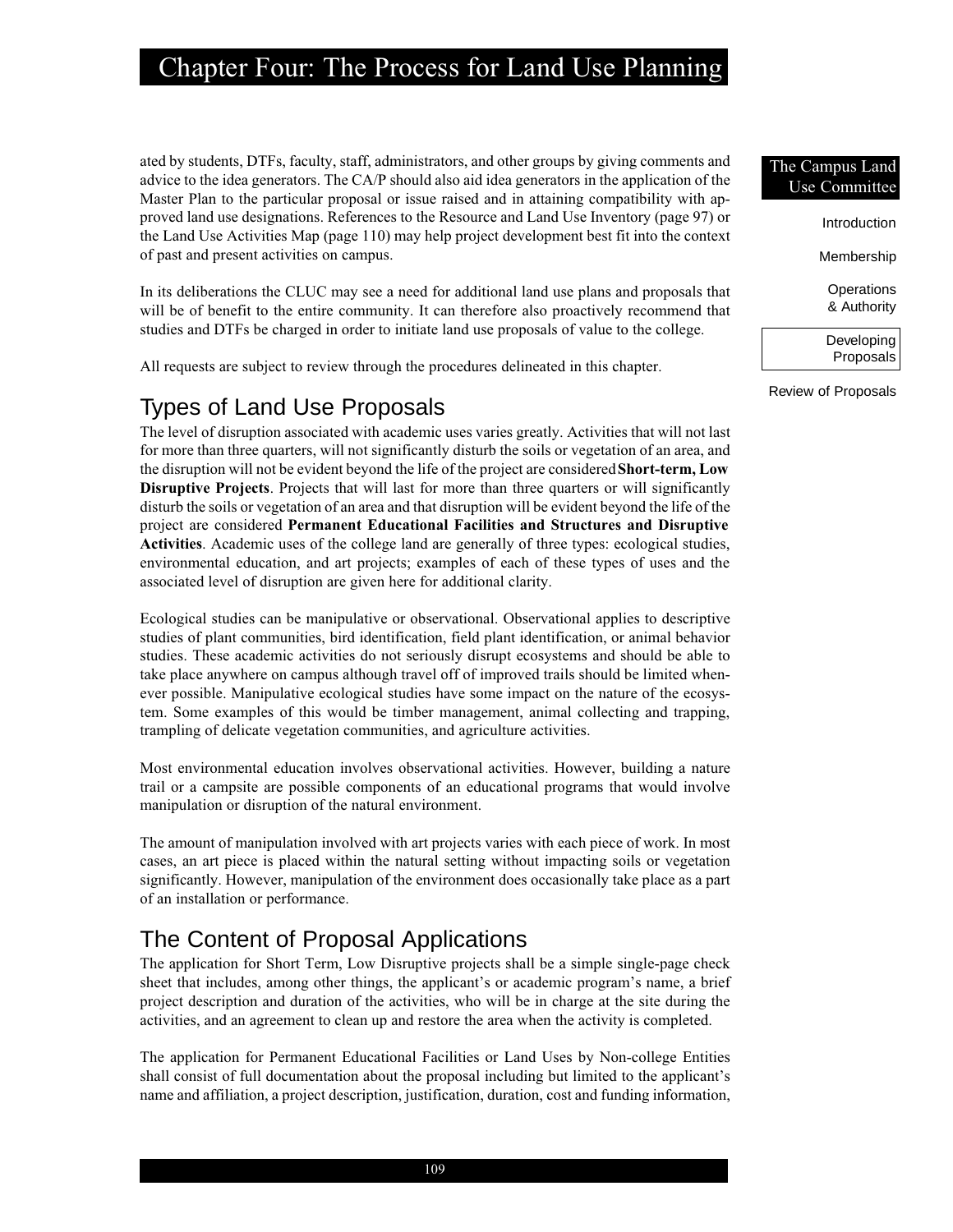#### The Campus Land Use Committee

Introduction

Membership

**Operations** & Authority

Developing Proposals

Review of Proposals

on-site maintenance/management, and a site restoration/cleanup plan.

### Review of Proposals

Allowing time for and placing emphasis on the process of public circulation and review of project proposals will be of prime importance in the CLUC's work. When people are given the opportunity and invitation to participate within the process, they become more responsible and involved with the end project and the campus environment in general. Although everyone may not participate, they should still have that opportunity. The return benefit is that the users of the campus environment can often give the best advice on how a proposal may work and what may be needed to make it better.

The committee itself will determine the most appropriate forums and opportunities for gaining community input on each proposal depending upon its nature and scope. These may include open community meetings, hearing, open houses, and surveys/questionnaires.

The CLUC shall review proposals for:

- consistency with the educational mission of the college
- consistency with the Policies and Procedures of the Master Plan,
- suitability with the use criteria for specific land areas of the campus
- environmental sensitivity and SEPA compliance if required
- conflicts with other approved and proposed uses within or near the desired site.

When review of a proposal is complete, the CLUC must then recommend approval, conditioned approval, or denial. This recommendation will be forwarded in accordance with the Board of Trustees delegation of authority for final decision (see page 20).

### Short-term, Low Disruptive Projects

Short-term (one to three academic quarters), minimally disruptive activities are not a serious concern in terms of land use impacts by definition (see *Types of Land Use Proposals,* page 109). However, since unplanned and overlapping uses of an area are a concern, information regarding short-term, minimally disruptive projects must be submitted to the CA/P before the activity is begun. The location of the activity will be posted on an openly accessible Land Use Activities Map. This map must indicate where all campus land use activities are occurring, including educational and non-educational activities, maintenance and repair activities, and minor temporary structures. On proposals of this nature, the CA/P will do an expeditious "checklist type" review to ensure that the proposed activity is situated in an appropriately designated area and does not conflict with other activities or proposals occurring in or near the area.

Those contemplating using a part of the campus for educational or research purposes are encouraged to consult the Land Use Activities Map when planning their projects to avoid potential conflicts with other planned and ongoing activities. If a conflict between several appropriate planned or ongoing uses occurs, all involved proponents will be notified and asked to resolve the conflicts among themselves. If no resolution is reached, the issue may be then referred to mediation.

The CA/P reserves the right to undertake a more formal review of all short-term proposals from non-community members.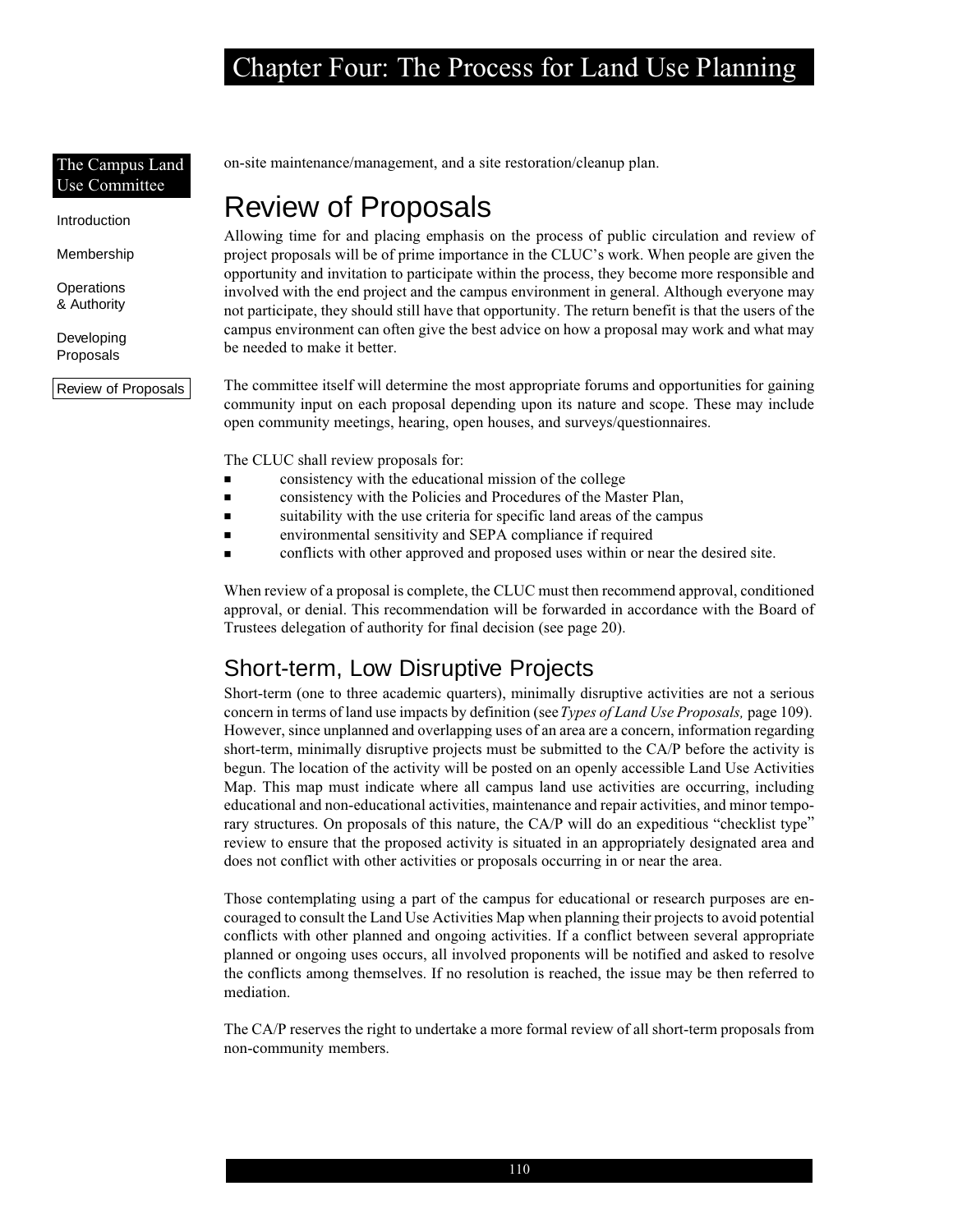### Permanent Educational Facilities and Structures, and Disruptive Activities

Land use proposals by members of the TESC community for long-term activities, extensions of short-term activities beyond three quarters, permanent structures, and disruptive activities must be submitted to the CA/P. The CA/P will call the CLUC into session for review of the proposal within 10 working days. At the CA/P's discretion, additional time for the CLUC to convene is allowed to accommodate summer sessions, inter-session breaks, and unforeseen situations.

### Land Uses by Non-college Entities

Land use proposals by individuals who are not members of the TESC community for permanent structures and long-term activities must be submitted to the CA/P who within 10 working days will call the CLUC into session for review of the proposal.

Evaluation of the Committee

The chair of the committee shall annually review the functioning of the CLUC and make recommendations for its modification to the Vice President for Finance and Administration during the Master Plan updating process.

# The Master Plan Updating Process

Copies of the Master Plan will be available for review to all segments of the Evergreen community; paper copies will be available to the public in many locations on campus and the document will be a component of Evergreen's home page on the Internet as well. Proposed suggestions and modifications to the Campus Master Plan can be submitted to the CLUC by any community member any time of the year and will be taken into consideration during annual review of the Plan .

The CLUC will be responsible for coordinating review and update of the Master Plan once a year. The Vice President for Finance and Administration shall consider the modifications to the Campus Master Plan and is responsible for revisions made to the Plan. The Vice President can assemble and convene a Master Plan Review Team, if deemed necessary, to hold hearings and recommend updates to the Plan.

#### The Campus Land Use Committee

Introduction

Membership

**Operations** & Authority

Developing Proposals

Review of Proposals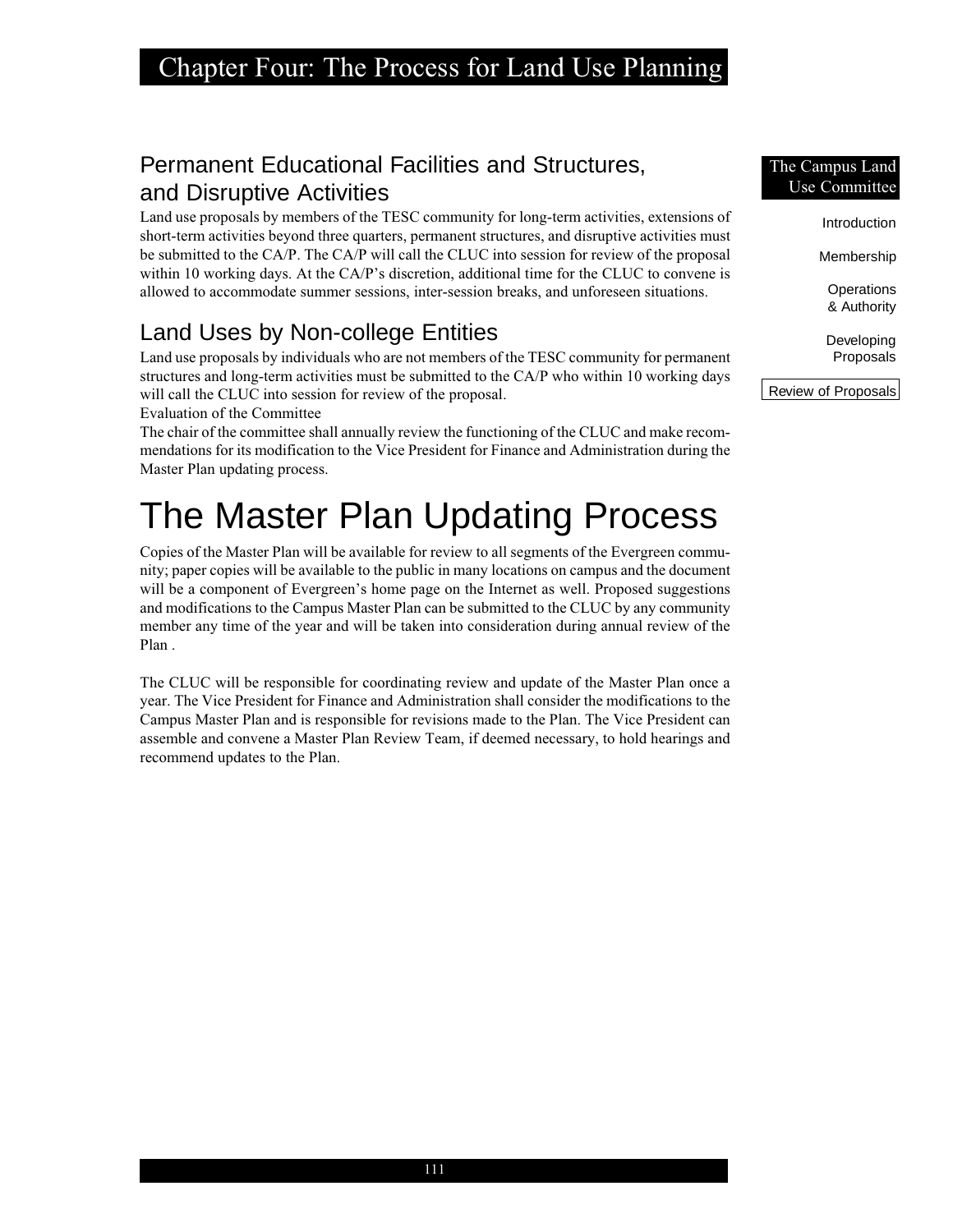## Appendix A Building Descriptions

Also refer to *Building List* on page x for years of construction and the architects that designed the major facilities on campus.

### Campus Core

**Central Core**: The buildings in central Core are of similar structure and concrete is the dominant surface material, with a few exceptions (see Structure and Materials, page x). Every building in the central Core is supported by systems that provide temperature control, access to the computer network, as well as other utilities described beginning on page x. From the 1998 reaccreditation study: "All…major buildings serve as multi-use facilities. With the exception of the lecture halls and college activities building, all of these major buildings have a mixture of faculty, staff and student offices and classrooms." (page 4).

**Daniel J. Evans Library Building**: The library is a large multipurpose structure containing the campus library, media services space, classrooms, faculty offices, administrative offices, conference rooms, and lounge and storage areas. Admissions, Registration, Controller's and Student Advising are also located in this building. Most floor areas of this structure are carpeted.

**Lecture Halls**: This building contains five lecture halls with capacities of 75, 75, 100, 150 and 300. Each lecture hall is designed to accommodate rear, front and overhead projection. Also included in this facility are a centrally located lounge area and a lecture preparation area. There is an underground corridor leading to the Laboratory Building.

**College Activities Building**: This project houses the main food service facility for both the Residence Hall students and the commuter students; included are a cafeteria and a fullservice deli. Besides the dining hall, there is additional seating located in the staff/faculty lounge. A complete bookstore is provided on the main level for the sale of instructional materials and supplies. Other facilities included in this structure are two large classrooms, a cash machine, vending area, college FM radio station , student activity coordinating office area, bike repair shop, and Conference Services. There is a large receiving-storage area connected to an underground entrance. The building has its own loading dock. An addition was made to the CAB in 1990; this space is currently used by the Student Activities office area.

**Arts and Sciences Laboratory, Phase I**: Lab I includes general laboratory areas, faculty offices, conference rooms, classrooms, a terrarium, shop areas, a small animal room complex and general storage areas.

**Art and Science Laboratory Annex**: The Annex contains a large high-ceiling laboratory space for art and other large-scale instructional activities involving metal, wood, glass, clay and stone work. Also included in the building are art studios and a critique room. Additionally, this project has a large receiving-working dock area and an outdoor casting area with four kilns. This structure is connected to the Phase I laboratory structure.

**College Recreation Center**: The CRC has been built in two phases. The original space houses a large swimming pool with a separate diving bowl, five handballs courts, multipurpose rooms, exercise/weight rooms, two sauna bathrooms, locker-shower facilities and an office area. The new addition contains a large gymnasium area with bleacher seating, movement rooms for dance or martial arts, a classroom, wellness lab and a new office suite with workrooms and conference space. The Health Center was recently moved to this facility.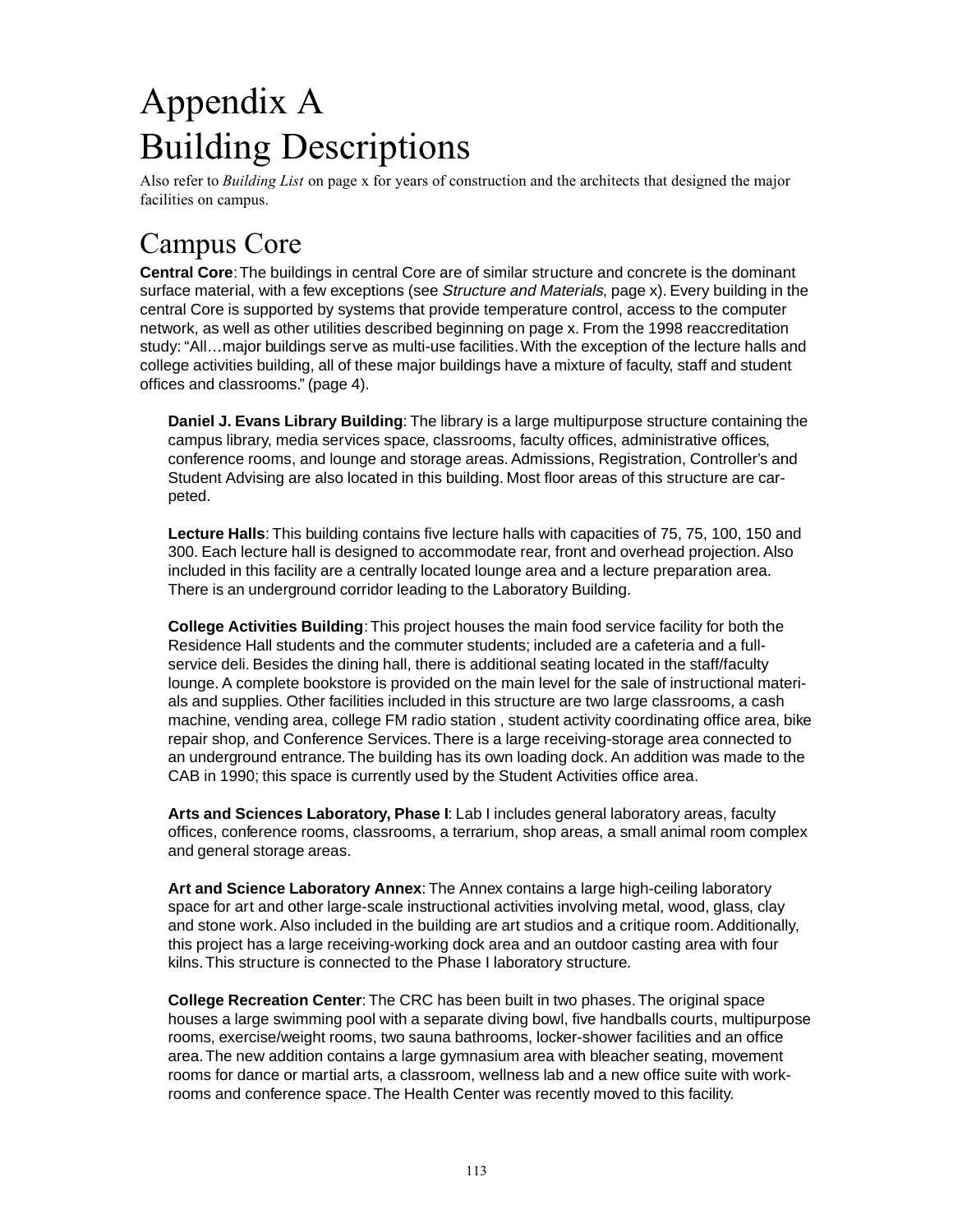**Seminar Building, Phase I**: This facility includes small classrooms, faculty offices, counseling services, and the campus Police Services. The EF Language School is also housed in this building.

**Arts and Sciences Laboratory, Phase II**: Lab II contains academic offices, interdisciplinary laboratory areas, a herbarium and collection room, classroom areas, shop areas, photo lab areas and permanent office space for the Office of Facilities. This facility is connected on all floor levels to the west end of Phase I Laboratory.

**Communications Laboratory**: The Communications Building houses classrooms, faculty and staff offices, and specialized production facilities that support the performing arts, audio, film and animation curriculum at Evergreen. The facility includes the Experimental Theater black box performance space, the Recital Hall performance space, the production scenic and costume shop, two dance/theater rehearsal rooms, 16 and 8 track audio recording facilities, electronic music studios, post production film and animation facilities, and several multi-use classroom/meeting/rehearsal rooms. Addition of a proscenium/thrust 750- 1,000 seat theater auditorium has been proposed as Phase II construction.

**Longhouse Educational and Cultural Center**: This building is designed after a Northwest Coast longhouse and is constructed from Olympic Peninsula cedar. It contains a large, open space which is used primarily by the Native American programs. Also included in the building are a full commercial kitchen and four large classrooms with flexible walls to allow configurations for large or small groups. The building also has a small conference room, an office, and two gas/wood fireplaces.

**Seminar Building, Phase II**: This building is in the pre-design phase, scheduled for completion in 2003. Planned layout will include classroom, seminar and other instructional spaces, A/ V and computer equipped facilities, and faculty and staff offices.

**Residences**: All apartments include kitchen facilities with the exception of the studio units in "A" building. These units have access to community kitchens on the same floor. Laundry facilities are provided in the residence halls, the Mods and the Housing Community Center. Two recreation areas within the residence buildings are "The Edge" located in "A" Building and "The Far Side" located in the Mods. Both rooms have video and audio equipment as well as meeting and kitchen facilities. All rooms, except the Mods, were equipped in 1997-98 with technology upgrades consisting of data connections, cable TV, and phone service provided by the college. In 1997, "A" Building was retrofitted for fire system improvements which included the installation of a new fire alarm and sprinkler system. A new high security lock system was installed in 1996-97.

**Phase I (A-D)**: Four residence halls stand in a cluster around a courtyard about five minutes walk northeast of the major campus plaza buildings. The residence halls are constructed of reinforced concrete. "A" Building is ten stories tall, and buildings "B", "C", and "D" are five stories tall and very similar in design. "A" Building is the only facility that contains any traditional residence hall rooms, having single studios and double studios. The residence halls also contain three-, four-, and five-person apartments of varying floor plans.

**Modular Housing**: A complex of nineteen modular duplexes lies east of campus, about a fifteen-minute walk from the campus The Mods, originally designed as temporary housing structures, are constructed of wood and have a more residential atmosphere than the residence halls. Each Mod contains two two-bedroom apartments housing four students each.

**Phases II and III (E-K, N-U)**: Fourteen apartment buildings lie between Phase I and the Mods. Phase II and III buildings are wooden structures and are comprised of four- and six-bedroom apartments.

**Student Community Center**: The Community Center contains a student-run café, a small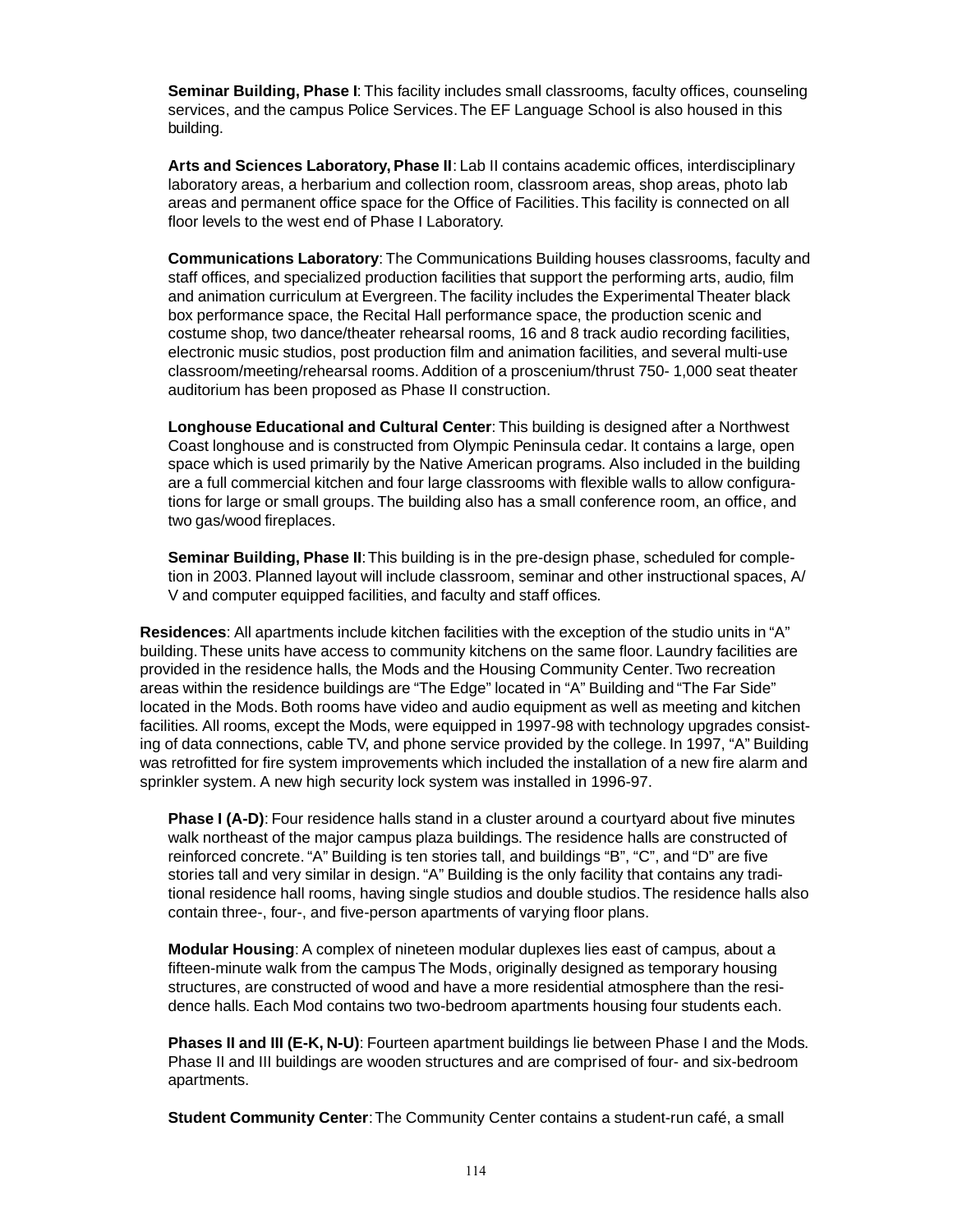branch of the bookstore, social and dining space, recreational equipment such as pool tables and foosball, a video/television viewing area, and a variety of vending operations. Laundry facilities and all residential mailboxes are also located in this building.

#### **Other Buildings within the Core**:

**Central Utility Plant**: This facility is located east of the Communications building. It contains two 35,000-pound per hour, and one 12,000 pound per hour fire tube boiler. Eight hundred and five hundred ton centrifugal chillers provide most of the cooling for campus buildings. These are R-134a and R-11 machines, respectively. The building is designed to accommodate one additional boilers and two additional chillers. If the heating and cooling equipment were fully installed, this structure would be capable of providing heat and air-conditioning to a campus of approximately 12,000 students. The unequipped area presently houses a temporary half-court basketball area and volleyball court. Present electrical utilities are sized for approximately 8,000 students

**Recreation Pavilion**: A large covered, but open, facility contains hard surfaced activity areas for basketball, tennis, volleyball and badminton. It can also serve as a large outdoor assembly facility.

**Childcare Center**: A wooden structure that the college purchased with the campus property in 1967. The building was originally a privately owned meat processing facility. It began its service to the college as the Facilities Office and has also housed art studios and other functions over the years. It was remodeled in 1883 for its current use.

**Water pump station; Combustible storage; Utility Tunnels and Substation; and Well House**: These facilities house elements of the support system for the college.

### Cluster Areas

**Maintenance Shops**: The shops cluster is located off of Driftwood Road surrounded by the East Campus Reserve. The main structure within the corporation yard is the Shops building which houses several offices, a paint shop, a metal/fabrication shop, a wood shop, a sign shop, a meeting room/lunch room, a tool storage room, materials storage room, and a safety equipment storage room. Several other buildings provide additional office, storage and shop space: the shops equipment storage building; grounds equipment storage buildings (two metal structures); surplus shed, grounds office; and hazardous materials storage building. Two garage buildings, the garage/ motor pool and the garage annex, provide full automotive services and house the motor pool and automotive mechanics' offices.

#### **Organic Farm**:

**Farmhouse**: A wooden structure with two floors and a third story loft. It contains classroom, kitchen and caretaker's apartment. The farmhouse has a residential atmosphere and is heated by wood stoves. The current structure replaces a farmhouse that existed on the property when the land was acquired by the State.

**Greenhouses**: Three plastic and pole greenhouses, one of them heated, are maintained for agricultural use.

**Farm Operations Building**: A permanent structure for office and storage space.

**Other structures**: A composting shed, vermicomposting shed, a thirty-three foot by hundred foot cold frame, and a few smaller outbuildings provide additional agricultural functions and storage space.

**Geoduck House**: (originally known as the Marine Lab West) A residential home that the college acquired when purchasing its current land holdings. The house is currently used as a rental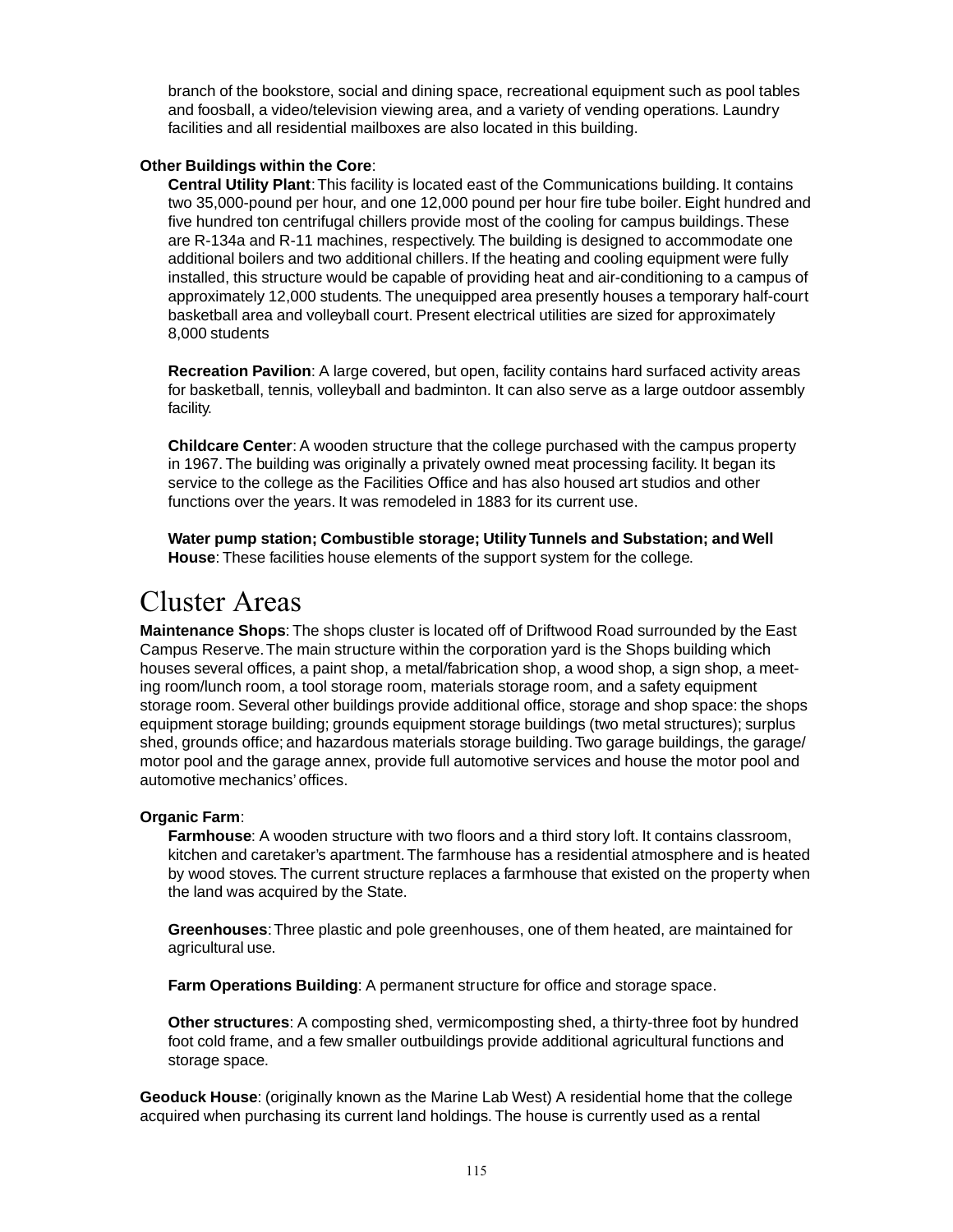property by the Olympia Community School. The house is in need of major repair and its future status is in question.

## Outlying Buildings

**Driftwood House**: A wooden structure purchased with the college property in 1967. It was originally a private residence. Up until 1983, this house served as the Childcare Center, and then was remodeled as a Leisure Education facility. It currently houses weaving looms.

**Driftwood House Annex**: A metal/aluminum building, originally designed as a mobile home. This facility housed staff offices when Driftwood House was used as the Childcare Center. It is currently used for Leisure Education storage.

**Kifer Homestead**: A small farmhouse located on Simmons Road west of Lewis Road that was acquired with the purchase of campus property in 1967. The house was occupied by its previous owner for many years, and then reverted back to the college when he passed away. Currently this facility is used for academic projects such as boat building.

**President's Residence**: A waterfront home, five-thousand square feet, purchased by the college in 1968. It is located off-campus at 4202 Leavelle NW.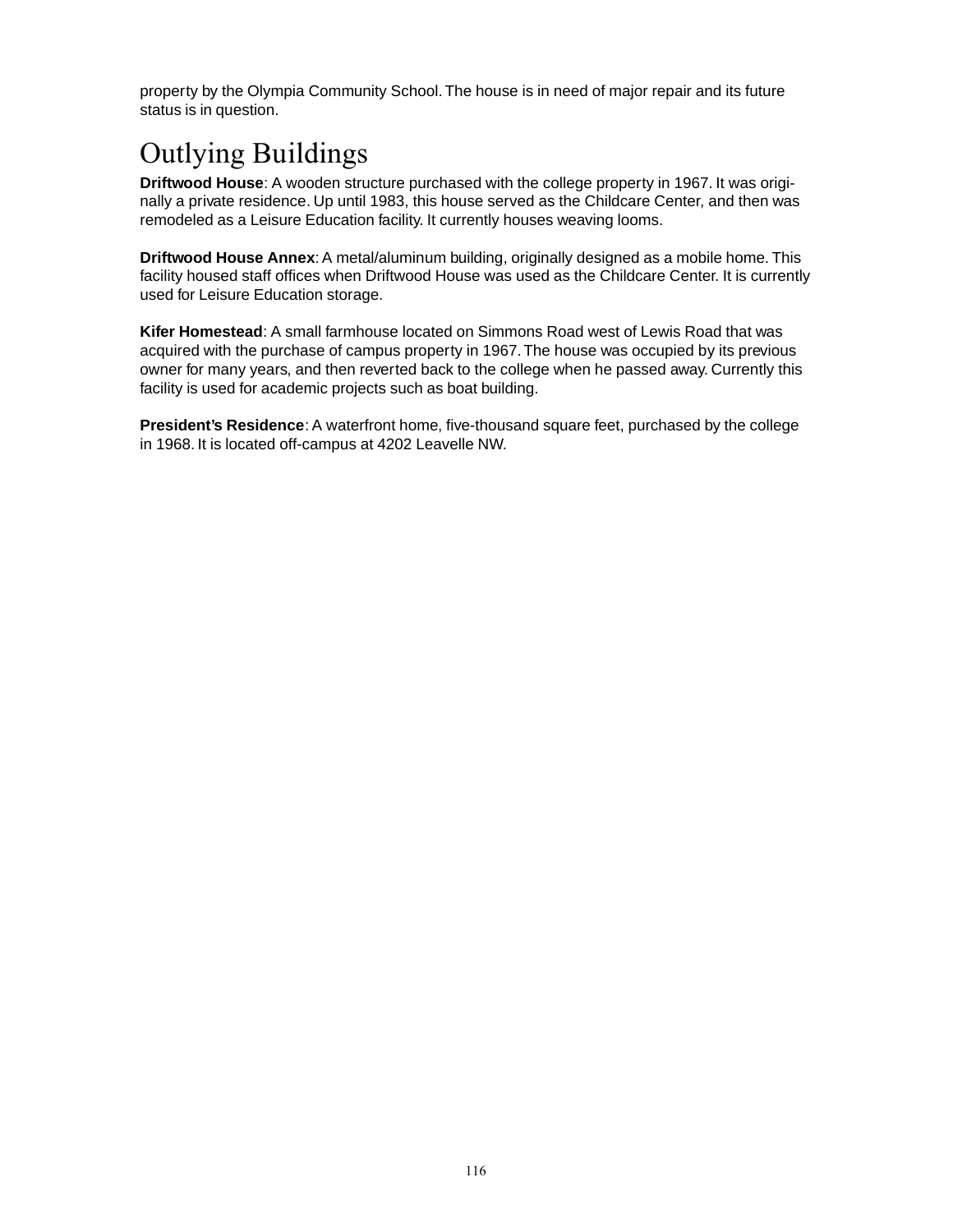## Appendix B Student Demographic Statistics

#### Age Cohorts as Percent of Total Enrollment

Excludes individuals "not indicated"

|           |     | 1971 1976 1981 1986 |  | 1991 | 1996                    | 1997 |  |
|-----------|-----|---------------------|--|------|-------------------------|------|--|
| 17-22     | 79% |                     |  |      | 50% 42% 42% 55% 54% 52% |      |  |
| $23 - 29$ | 15% |                     |  |      | 29% 31% 24% 21% 24% 25% |      |  |
| $30+$     | 6%  |                     |  |      | 21% 27% 34% 24% 23% 24% |      |  |

#### Gender as Percent of Total Enrollment

| 58% |  |  | 42%                                                                                      |
|-----|--|--|------------------------------------------------------------------------------------------|
|     |  |  | 1971 1976 1981 1986 1991 1996 1997<br>42% 50% 53% 53% 58% 57% 58%<br>50% 47% 47% 42% 43% |

#### Students of Color as a Percent of Total Enrollment

| 1971 | 1976 | 1981 | 1986    | 1991 | 1996 | 1997 |
|------|------|------|---------|------|------|------|
| 7%   | 9%   | 7%   | 10%     | 12%  | 15%  | 16%  |
| 2.7% | 3.6% | 3.3% | $3.1\%$ | 3.0% | 3.6% | 3.9% |
| 1.8  | 3.3  | 1.5  | 20      | 25   | 4.0  | 3.5  |
| 1.3  | 0.9  | 1.1  | 18      | 3.0  | 4.1  | 3.9  |
| 0.8  | 0.9  | 1.4  | 28      | 3.6  | 3.8  | 4.3  |
|      |      |      |         |      |      |      |

#### Distribution of Total Enrollment

|                                                             | 1971       | 1976                    | 1981           | 1986       | 1991       | 1996       | 1997       |  |
|-------------------------------------------------------------|------------|-------------------------|----------------|------------|------------|------------|------------|--|
| <b>Total Enrollment</b>                                     | 1178       | 2636                    | 2766           | 2965       | 3377       | 3715       | 4084       |  |
| Undergraduate<br>Graduate                                   | 100%<br>0% | 100%<br>$0\%$           | $98\%$ *<br>2% | 95%<br>5%  | 92%<br>8%  | 94%<br>6%  | 93%<br>7%  |  |
| <b>Full-time</b><br><b>Part-time</b>                        | 94%<br>6%  | 81%<br>19%              | 83%<br>17%     | 85%<br>15% | 88%<br>12% | 84%<br>16% | 85%<br>15% |  |
| <b>FTE Enrollment**</b><br>$\sqrt{2}$ $\sqrt{1}$ $\sqrt{1}$ | 1121       | 2496<br>$\cdot$<br>1000 | 2623           | 2838       | 3386       | 3610       | 3963       |  |

\*Graduate studies were introduced in 1980

\*\*Full Time Equivalents corresponds to 15 credit hours for undergraduates and 10 credit hours for graduate students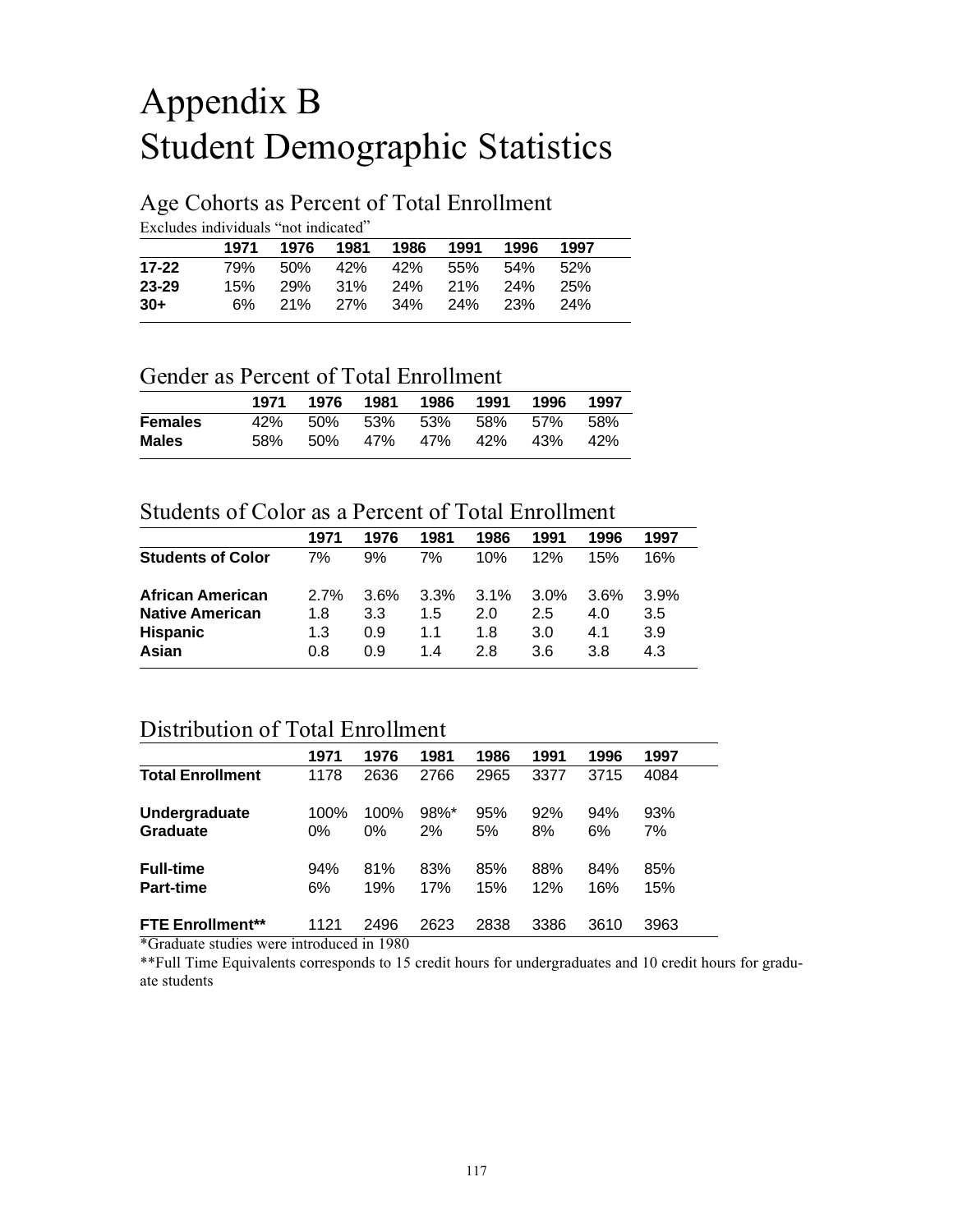## Appendix C Growth Plan April 1998

In 1994, Evergreen's Board of Trustees formally adopted a long-range growth plan for the college which projects enrollment to the year 2010. This plan was developed as part of the State's master planning process which focused extensively on the need to accommodate increasing numbers of students over the next fifteen years. The Evergreen plan and the state enrollment targets are modified each biennia, depending on state funding and actual enrollment demand.

The Higher Education Coordinating Board and the Office of Financial Management are key players in projecting enrollment demand and making recommendations about enrollment levels at each institution.

For the pest several months, a variety of groups at Evergreen—including the Senior Staff, the Enrollment Coordinating Committee, the Academic Deans and others—have been reexamining Evergreen's short-term enrollment goals over the next two biennia. This reexamination was part of the reaccreditation self-study process as well as a necessary part of planning for the next biennial budget. These groups have reached a consensus that some small modifications should be made in the growth plan over the next four years. These modifications would slow down overall growth over the four-year period by 120 Full Time Equivalents (FTE) students and target a substantial portion of the growth toward Tacoma. The overall fifteen-year goal of reaching 5000 students remains intact.

The rationale for this plan is as follows:

- This rate of growth seems more in line with our actual applicant pool, especially for next year.
- With the space shortage we now have, this plan allows some growth but puts most of the growth out into the period when Seminar Phase II becomes available. Since most of the growth is in Tacoma and the evening program, it has less impact on the daytime campus offerings.
- Growth in Tacoma is possible and desirable. We have large wait lists there already. Moving that campus to a more viable size of core faculty will make it function better. This plan moves it from 125 upper division students and a core faculty of 3 (with 2 rotating/adjunct lines) to 250 students and a core faculty of 8 (with 2 additional rotating/adjunct lines). This does require relocation to a larger facility and considerable infrastructure investments to improve quality. We have begun to make these investments this year and have a well developed plan to move ahead.
- This plan requires a more realistic rate of faculty hiring. Since we are in a period of large scale faculty hiring because of growth and retirements, we need to pace ourselves.

For more information on growth of the student population, see page x. Enrollment numbers are based on Full time Equivalents which corresponds to 15 credit hours for undergraduates and 10 credit hours for graduate students.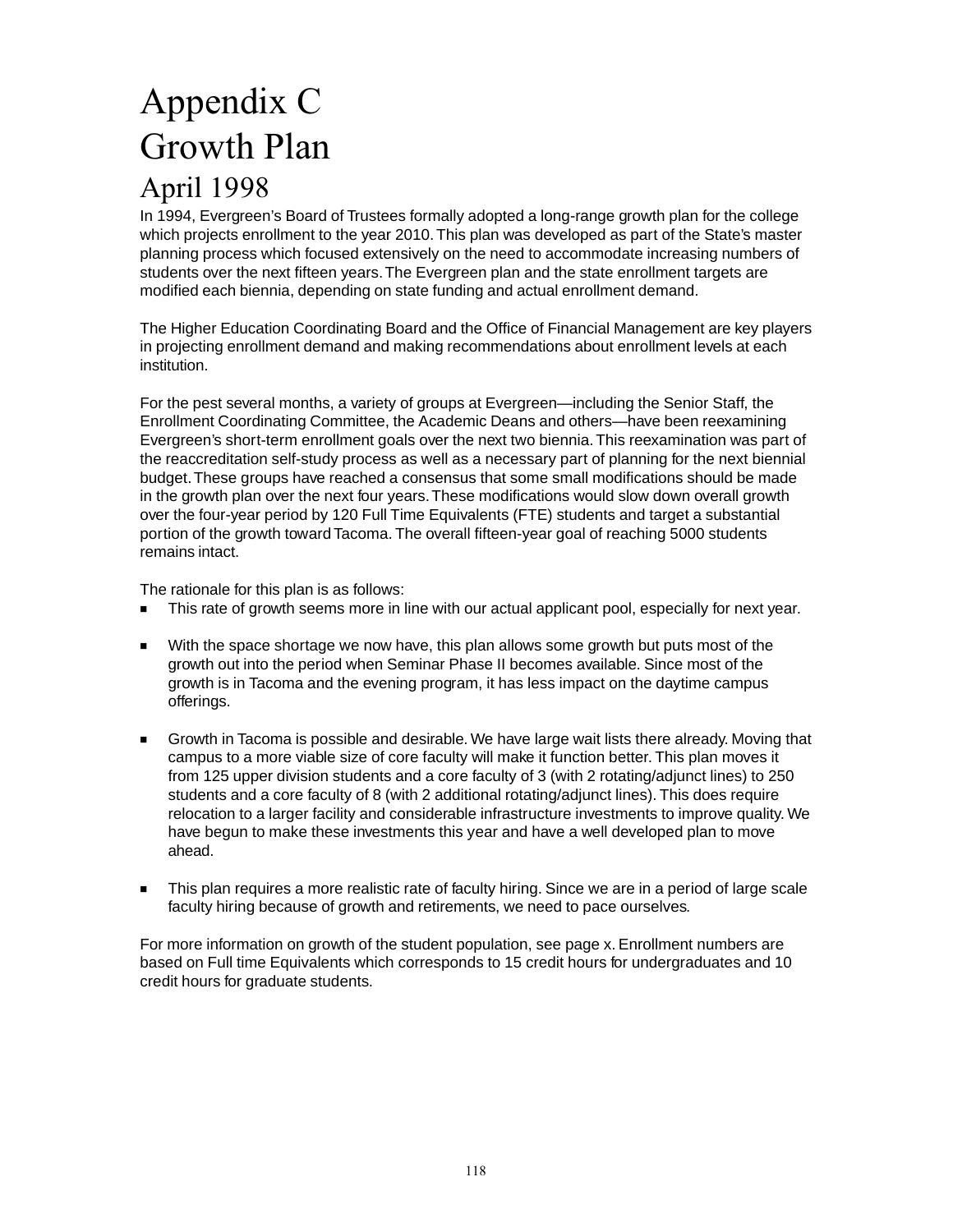|          |                     |                 |                 |                         | 1997-98 1998-99 1999-00  2000-01 2001-02 2002-03  2003-04 2004-05 20 |                 |                      |      | 05-06 2006-07 2007-08 2008-09 2009-10 2010-11 |      |                    |      |                      |
|----------|---------------------|-----------------|-----------------|-------------------------|----------------------------------------------------------------------|-----------------|----------------------|------|-----------------------------------------------|------|--------------------|------|----------------------|
|          |                     |                 |                 |                         |                                                                      |                 |                      |      |                                               |      |                    |      |                      |
|          |                     |                 |                 |                         |                                                                      |                 |                      |      |                                               |      |                    |      |                      |
| g        |                     |                 |                 |                         |                                                                      |                 |                      |      |                                               |      |                    |      |                      |
| 131      | c                   | $\ddot{d}$      | $\overline{8}$  | $\ddot{d}$              | <u>၀</u>                                                             | g               | $\overrightarrow{6}$ | g    | <u>යි</u>                                     | 9g   | ဒြ                 | 9g   | $\overrightarrow{0}$ |
| C        | C                   | $\vec{0}$       | <b>SO</b>       | ਠੋ                      | $\overline{0}$                                                       |                 |                      |      |                                               |      |                    |      |                      |
|          |                     |                 |                 |                         | ဗ္ထ                                                                  |                 |                      |      |                                               |      |                    |      |                      |
|          |                     | SQ              | SO              | $\overline{\mathrm{S}}$ | $\overline{\text{S}}$                                                |                 |                      |      |                                               |      |                    |      |                      |
|          |                     |                 |                 |                         |                                                                      |                 |                      |      |                                               |      |                    |      |                      |
|          |                     | 3646            | 3746            | 3816                    | 3946                                                                 | 3996            | 4186                 | 4236 | 4426                                          | 4476 | 4666               | 4716 | 906                  |
| 8        | $\overline{8}$      | S               | $\overline{5}$  | S)                      | $\frac{1}{20}$                                                       | go              | $\frac{190}{}$       | g    | $\overline{061}$                              | g    | $\vec{\mathbb{8}}$ | g    | థె                   |
| <u>8</u> | こ                   | $\vec{5}$       | 52              | こ                       | 200                                                                  | $\vec{8}$       | 240                  | 240  | 240                                           | 240  | 240                | 240  | 240                  |
|          |                     |                 |                 |                         |                                                                      |                 |                      |      |                                               |      |                    |      |                      |
|          | 3700                | 31/46           | 3846            | 39168                   | 4046                                                                 | 960#            | 4286                 | 4336 | 4526                                          | 9297 | 4766               | 4816 | 9009                 |
|          | 124                 | $\frac{100}{1}$ | $\frac{100}{1}$ | $\frac{100}{1}$         | $\frac{100}{10}$                                                     | $\frac{100}{2}$ | $\frac{100}{1}$      |      |                                               |      |                    |      |                      |
|          | 3700<br>3496<br>204 | 3256            |                 |                         |                                                                      |                 |                      |      |                                               |      |                    |      |                      |

Appendix C **(continued)**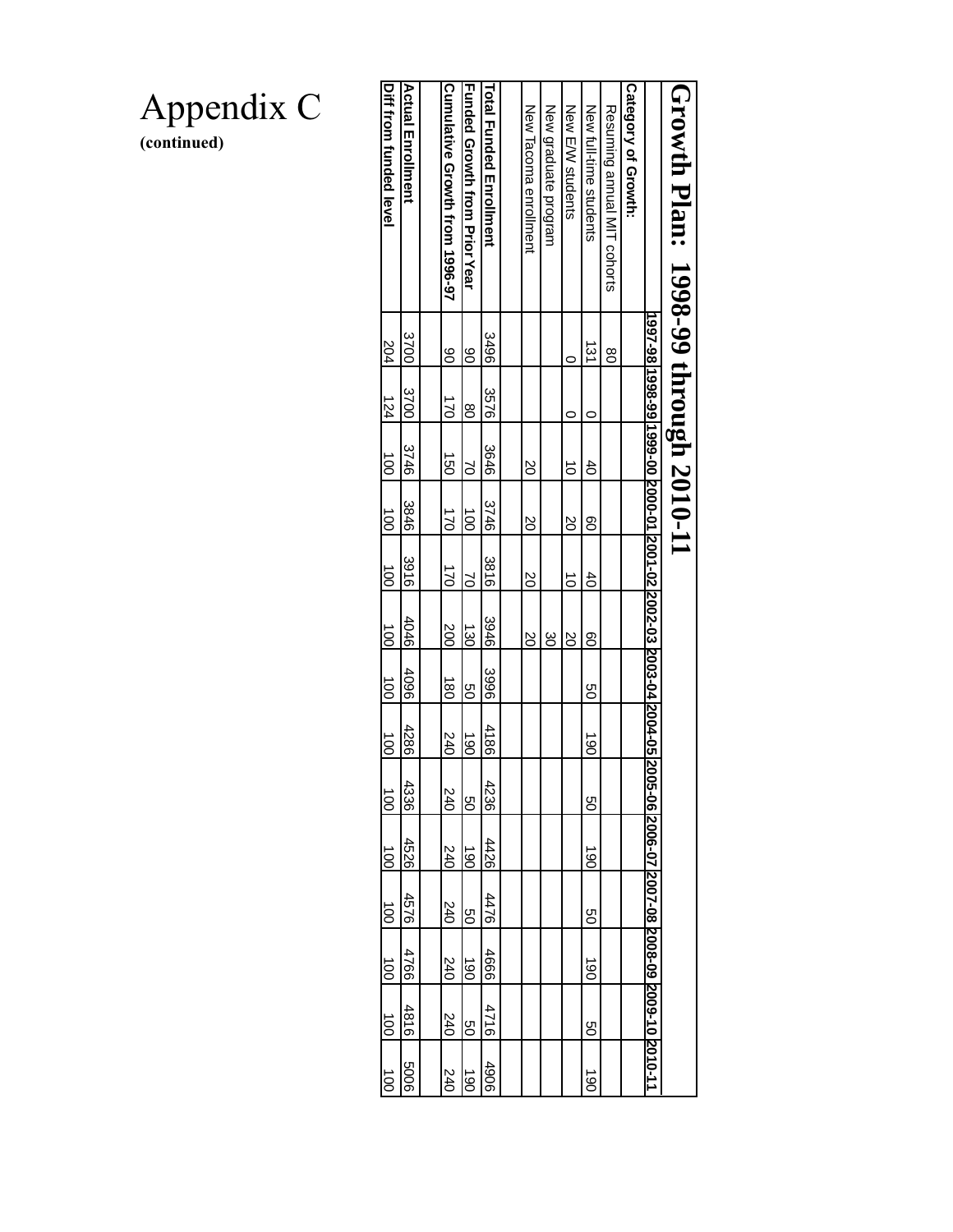## Appendix D Planning and Governance Groups

### 1997-98 Academic Year

#### **Standing Committees (all major)**

Agenda Committee Council of Faculty Representatives Enrollment Coordinating Committee Faculty Hiring DTF Hiring Priorities DTF Planning Group Coordinators Environmental Advisory Committee

#### **DTF's and Other Work (all major)**

Academic Advisors Accreditation Self-Study Campus Master Plan Compensation, Benefits, and Post Retirement DTF Computing DTF Enrollment Services Dean Search DTF International Studies Advisory Prior Learning From Experience (Readers) Radio Tower DTF Sponsored Research Committee

#### **Other Work/Committees (all minor)**

ADA Advisory Committee Athletics Advisory Committee **Arbitrators** Bookstore Advisory Committee Commute Trip Reduction Advisory Committee Copyright/Patents Deadly Force Review Board Ethics Review Board Faculty Representative to Athletics First Peoples' Mentors Fund Raising Advisory Board Health and Safety Committee Human Subjects Review Infraction Review Committee Longhouse Advisory Committee PLATO Royalties Committee Police Services Hiring Professional Educators Advisory Public Art Advisory Committee Student Conduct Code Hearing Board Teacher Education Advisors

#### **Possible DTF's**

B.S. Degree Community Service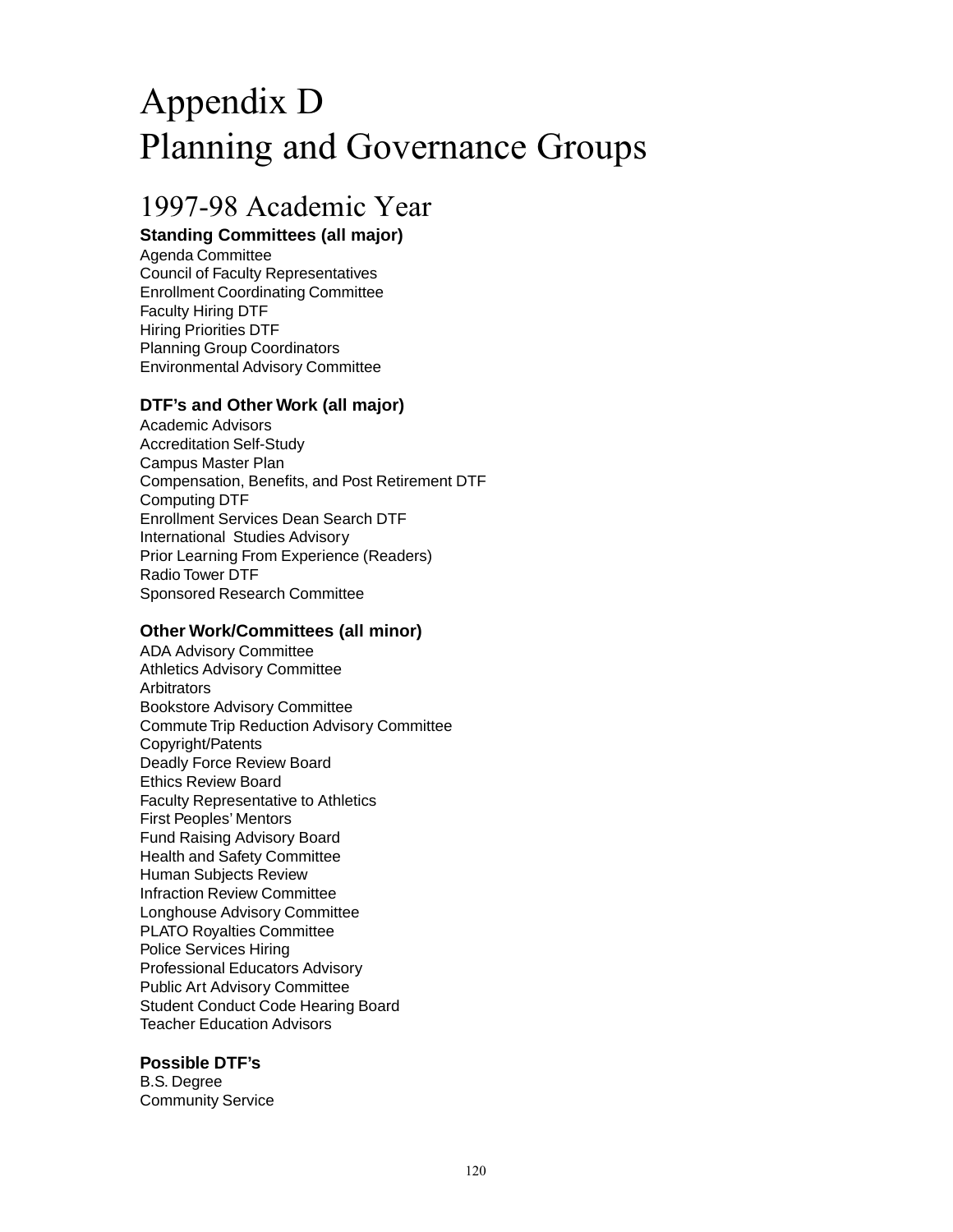### 1998-99 Academic Year (Proposed)

#### **Standing Committees**

Agenda Committee Council of Faculty Representatives Enrollment Coordinating Committee Faculty Hiring DTF Hiring Priorities DTF (spring only) Planning Group Coordinators

#### **DTF's and Other Work (all major)**

Academic Advisors Academic Dean Search DTF **Admissions** Core Advisory and Support Team (need two faculty from Core '97, '98 & '99) Domestic Partner Benefits DTF Hiring Subcommittee Food Service Design DTF International Studies Advisory Board Prior Learning from Experience Document Readers Sponsored Research Strategic Planning DTF (winter & spring only)

#### **Other Work/Committees (all minor)**

Accountability & Assessment Working Group ADA Compliance Advisory Board Athletics Advisory Board Bookstore Advisory Committee Commute Trip Reduction Advisory Committee Day of Absence & Presence Planning Group Environmental Advisory Committee Ethics Review Board (2 years) Faculty Representatives to Athletics First Peoples' Mentors Health & Safety Committee Human Subjects Review Parking Infraction Review Committee KAOS Antenna Site Selection DTF Longhouse Advisory Committee Professional Education Advisory Student Conduct Code Board Teacher Education Advisors

#### **Other Work/Committee (all minor; meeting once per year or as needed)**

Cal Anderson Memorial Lecture Series Advisory Board Copyrights/Patents Deadly Force Review Board Communications Board PLATO Royalty Award Committee Public Art Advisory Committee Unsoeld Selection Committee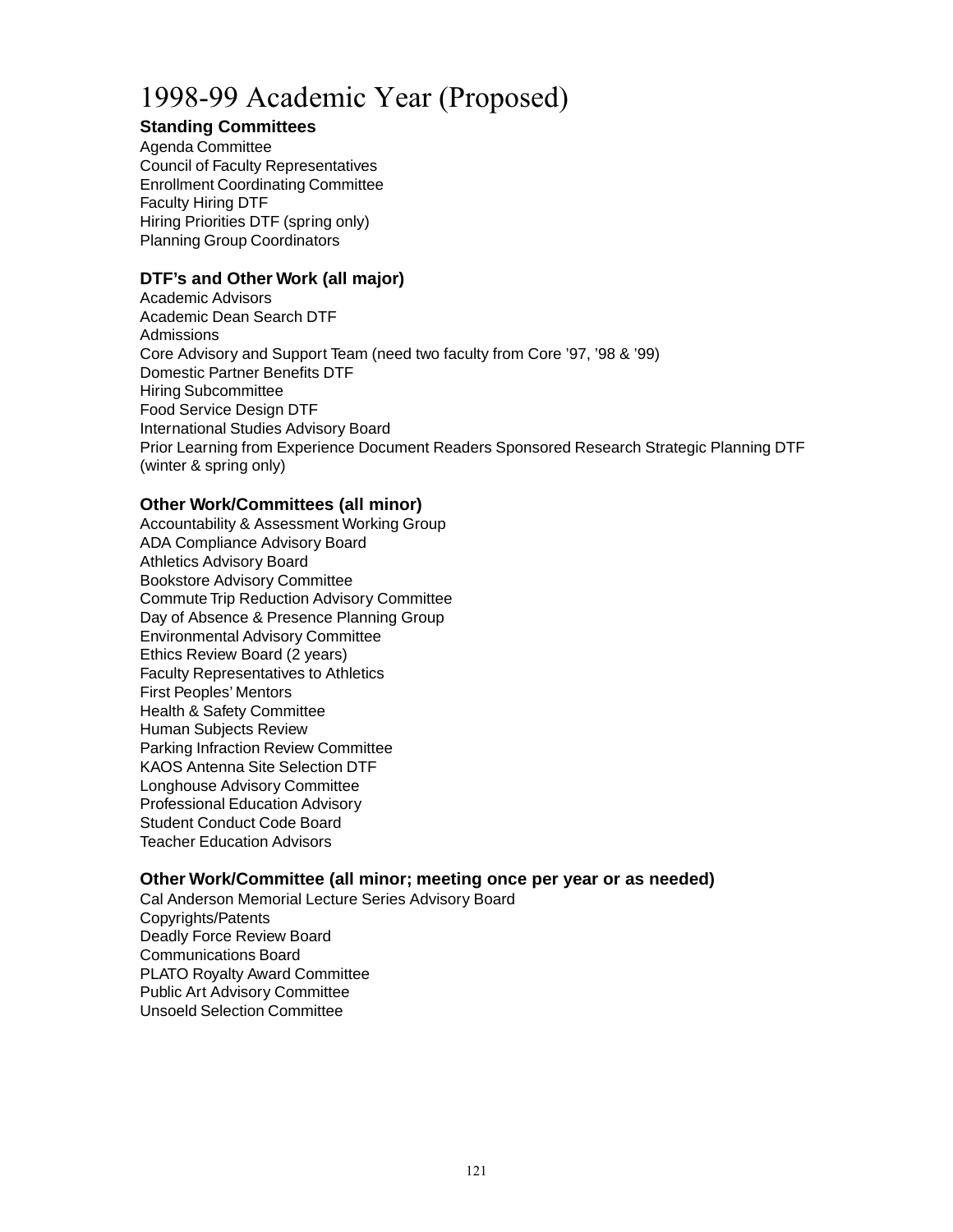## Appendix E Selected Climatological Data

### Olympia, Washington

(National Oceanic and Atmospheric Administration, 1996)

|           | Average<br>Precipitation | Average<br>Maximum | Average<br>Minimum | Average<br>Mean |
|-----------|--------------------------|--------------------|--------------------|-----------------|
|           |                          | Temperature        | Temperature        | Temperature     |
| Month     | <b>Inches</b>            | $\circ$ F          | $\circ$ F          | $\circ$ F       |
| January   | 8.01                     | 44.2               | 31.1               | 37.6            |
| February  | 5.77                     | 49.1               | 32.6               | 40.8            |
| March     | 4.95                     | 53.3               | 33.5               | 43.4            |
| April     | 3.29                     | 58.9               | 36.5               | 47.8            |
| May       | 2.09                     | 65.9               | 41.4               | 53.8            |
| June      | 1.63                     | 71.1               | 46.6               | 58.7            |
| July      | 0.82                     | 77.1               | 49.3               | 63.2            |
| August    | 1.29                     | 76.9               | 49.4               | 63.2            |
| September | 2.26                     | 71.5               | 45.3               | 58.4            |
| October   | 4.31                     | 60.8               | 39.5               | 50.3            |
| November  | 8.05                     | 50.4               | 35.4               | 42.9            |
| December  | 8.12                     | 43.8               | 31.9               | 38.0            |
| Annual    | 50.59                    | 60.2               | 39.4               | 49.8            |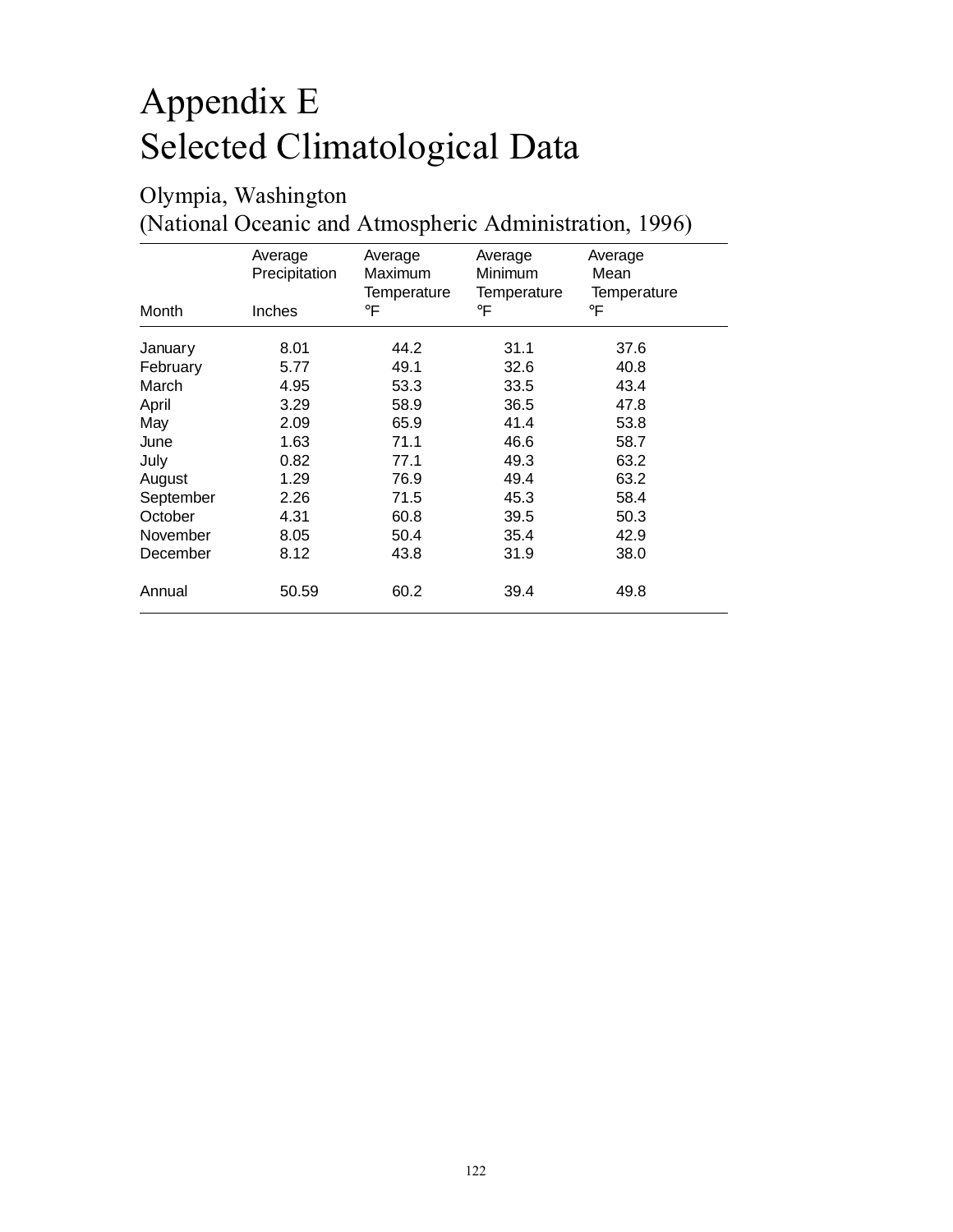## Appendix F Responses to the *Campus Master Plan* May 1998 Draft

### Introduction: The Outreach Process

Copies of the revised Campus Master Plan were made available in several locations around campus, as well as on a web page. Memos asking for input on the draft were delivered to all mail boxes on campus and an e-mail memo to planning unit groups of faculty made the same request. In response to the memo, I have received responses from eight faculty and three staff members.

Public forums were held on two consecutive days—advertised in the CPJ, Greener Scene, and the memos. The first was well attended; about ten people, including faculty, staff, and a few students, participated in a discussion that mainly concentrated on the CLUC. The second forum was attended by only a single staff member.

A voice mail message was sent to all student organizations on campus. There was only one obvious response to this, but it likely helped to pique interest and recognition of the Master Plan in other settings. A "banner" was placed as header for opening all e-mail accounts in the "pine" system as well, and this seems to have resulted in a few letters. A chat room type forum was set up on the topic of the revised Master Plan, but it received minimal use (one entry so far).

The largest number of responses was gained by setting up a table in the CAB for a day and a half. This set up allowed people to casually inquire about the plan. Comments – from the very general to the specific – were encouraged and recorded. Responses were recorded from fifty-six students, ten staff, and four faculty members. However, it was estimated that overall more than twohundred people stopped at the table; most of them inquired about the plan but did not give a response beyond accepting the information given to them. Many expressed their appreciation of this particular outreach effort. A few students that talked to me in this setting have contacted me with further questions and comments.

Three students and one alumna have sent e-mail messages, but none of them specified where they heard about the Master Plan.

All of the responses received on the draft *Campus Master Plan*, from all the various venues, are outlined below. While the intent of speaker or writer has been maintained as closely as possible, most of the responses have been edited for brevity. Those responses that do not directly apply to the Master Plan, e.g. those that are site specific, were passed on to appropriate members of the staff for further consideration. Those responses that do directly address an element of the Master Plan were discussed at length and many modifications were made to the plan as a result.

### Responses: Facilities

#### Buildings

The Longhouse is in the wrong place. It would be ideal if Longhouse and Seminar II could switch locations. (Staff)

Likes the aesthetics of the Longhouse. The concrete buildings are ugly. Should use alternative building materials, design, systems (e.g. straw bale). Need to set an example. (Student)

A new building for administrative purposes or for classroom space would be welcomed. (Student)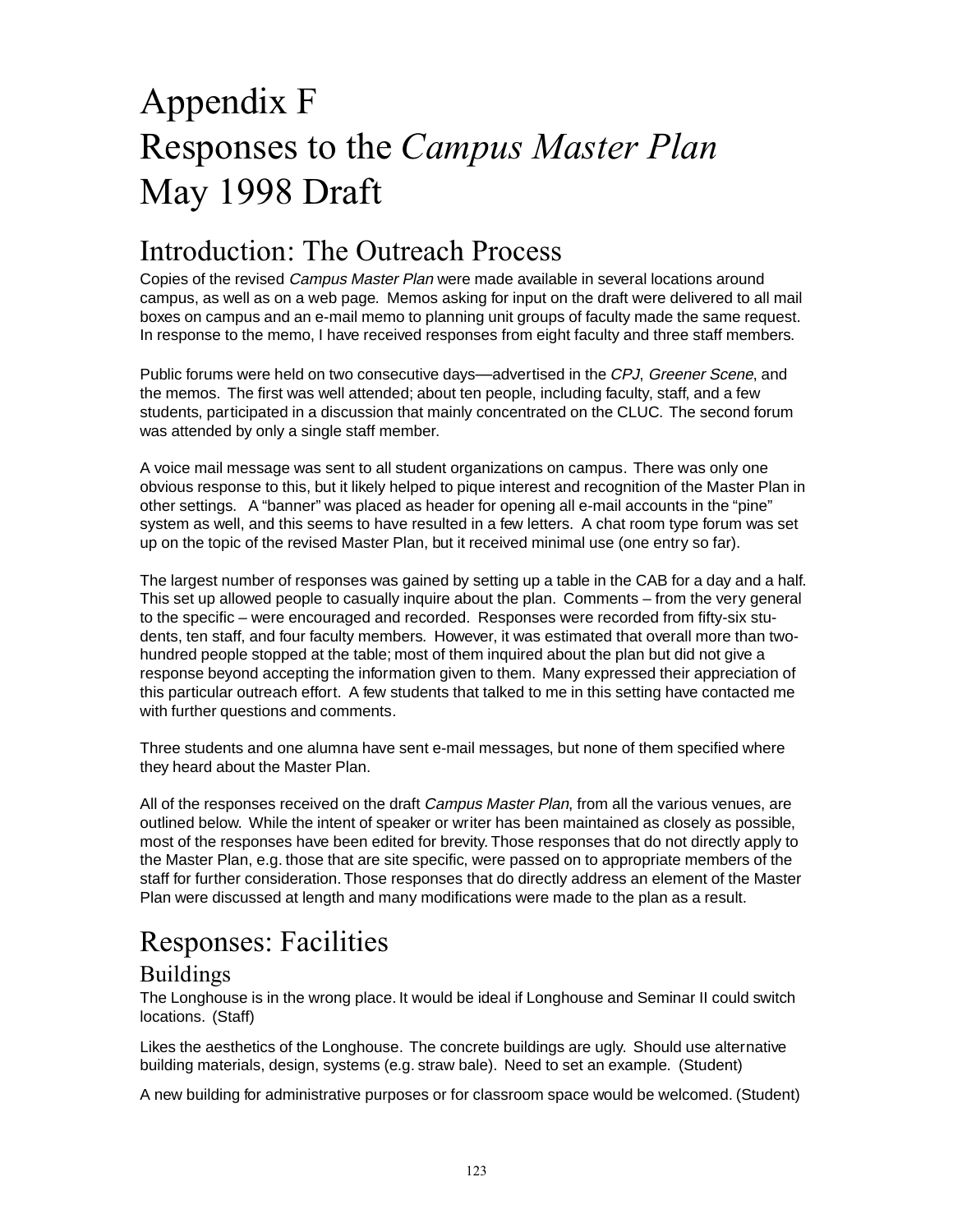Many check-ins on the location of Seminar II. Responses to are mixed – some people have no problem with it. Others are initially upset, but nearly all appear to accept the location choice when the reasons behind it are explained.

Students at Evergreen for Ecological Design (SEED) came to meetings about Seminar II and they feel that their suggestions regarding systems design for the new building were not taken seriously. (Student)

The administration doesn't care about student opinions. Doesn't want to hear the reasons for locating Seminar II next to the CAB. (Student)

Sad about the trees to be cut down for the location of Seminar II. Somewhat alleviated by hearing of the background in making the location choice. (Staff)

Supports proposal for new theater attached to the Communications Building. (Student)

Paint murals on the outsides of the buildings – it would improve the exterior appearance and give opportunities to art students. Paint would seal the pores of the concrete, so mosses, algae and lichens wouldn't take hold as quickly (reduced washing needs would offset additional maintenance of murals). (Student)

Include roof gardens in the design of new buildings. Terrace the different levels, with gardens on each terrace. Existing buildings are ugly and depressing. This strategy would green-up the exteriors.

Why not expand the campus vertically rather than horizontally? (Student)

Daycare Center building needs to be replaced. It isn't big enough (long waiting list) and it is in poor repair. Should be a high priority for the college. (Student)

Need a bigger daycare. (Student)

Don't build a stadium, or any sports events facilities unless it's for something outrageous. (Student)

Don't put the new building in front of my window. (Staff)

No mention of earthquake preparedness, disaster planning in the Master Plan. Include in modernization section? (Staff?)

The TESC woods are a unique, non-replaceable asset. Every effort should be made to minimize further encroachment into these areas. Limiting new construction to the core campus area, minimizing non-permeable surfaces, etc. are all part of the process. Grow up, not out. (Faculty)

We don't need another building. We don't need another clear-cut. What happened to progressive Evergreen? It's gone mainstream…ban the plan. (Alum)

Is there anything that pushes the school to keep with environmental goals when planning and executing construction? (or does it generally come down to economics?) Why has past construction on campus been so conservative? Evergreen should be a leader in innovative, environmentally sensitive development. The technology exists for alternative building materials and support systems – why do we balk at using it? (Fits with Objective 15) (Student)

#### Utilities

Need discussion of solid waste management on campus. Add a policy to address recycling and adding composting of all organic matter. If money is the concern, consider that the existing waste disposal system may already be losing money (how about the long term?)...would this really make it any worse? Possible site for composting facilities could be meadow on Driftwood. (Student)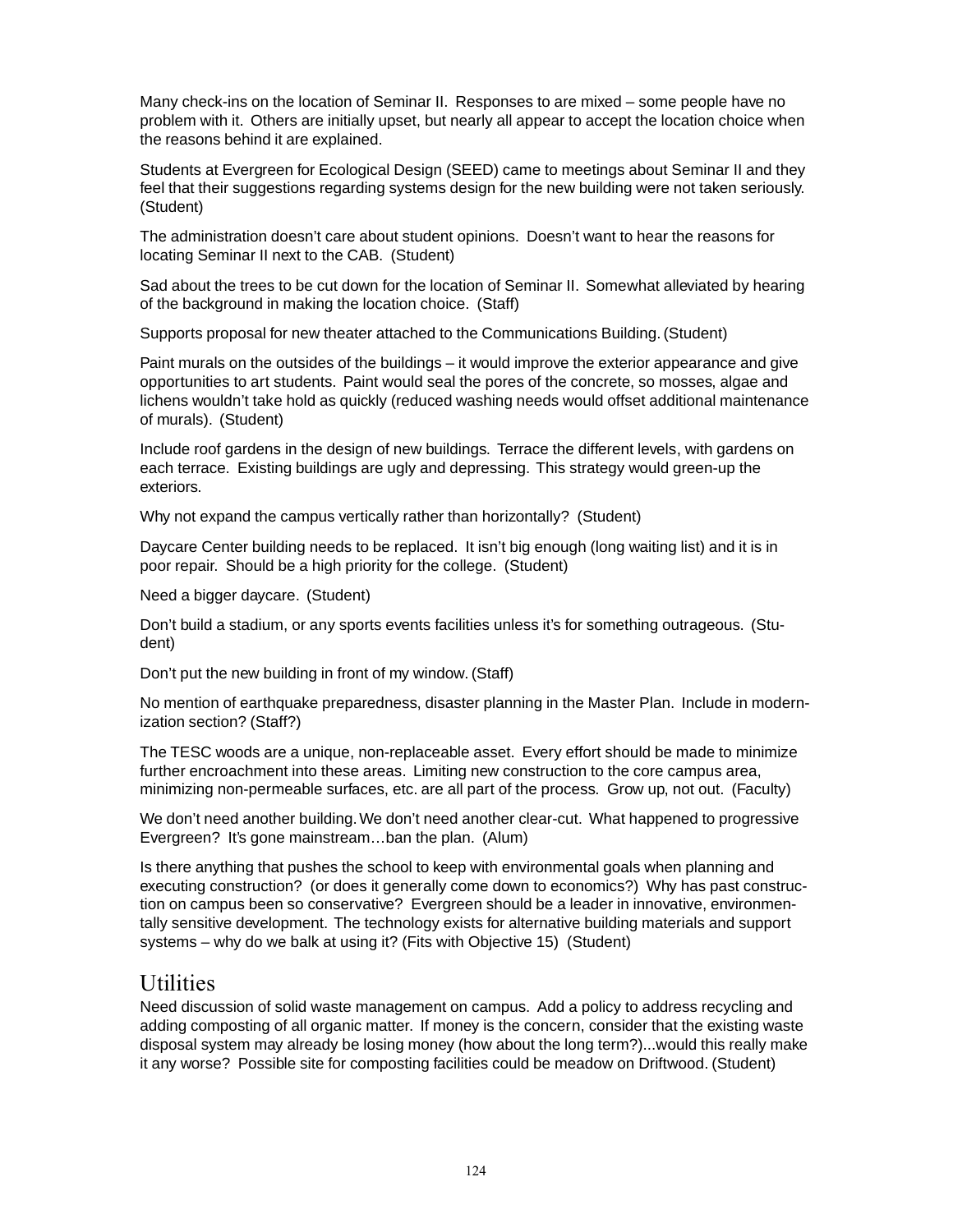#### Other Structures

Many check-ins about the status of the canopy walkway. Those who stated an opinion were in favor of the walkway.

Supports the location of KAOS tower in B Lot. (Student)

#### Interior Spaces

Move the bike shop to ground floor access… it would receive much more frequent use. In current location, have to use elevator to access, plus not very visible. (Student)

Need to display more artwork on campus. It is difficult for students to show their work on campus, and there is plenty of bare wall space that could be beautified with art. Needs to be a consideration for the new construction on campus. Also minor renovations of existing space to accommodate art work (better lighting). Student work should be given priority over faculty exhibitions. (Student)

Lounge areas are not well equipped. Furniture is missing or dirty. Many areas are dark. Adding art work to these areas would help to make them more inviting. (Student)

Use full-spectrum lighting in all classrooms. It would help prevent winter depression. We deserve better than the same old flourescents we've suffered with since grade school. (Student)

Glad to see that display spaces for artwork is one of the design concepts for campus. However, not sure the campus adequately supports the actual installation and exhibition of artwork in these display spaces with financial, equipment and staff resources. (Faculty)

Could not find issues of indoor air quality and aesthetics adequately addressed anywhere in this plan. I believe both concepts are essential to the quality of our lives on campus. It seems these issues might more directly be addressed under "Section III - 2.2 Objectives and Policies: Facilities, Objective 3: To maintain a set of unified design concepts to guide campus growth". (Faculty)

One of the main disappointments I have had about this college is the lack of outdoor or environmental art on our grounds. On other campuses there are collections of art that elicit wonder, curiosity, commentary (even conflict) and illustrates a wonderful cultural diversity and history. These are also items of a mature campus and do not appear overnight. Now that Evergreen is maturing, I suggest we have a statement of a goal for soliciting or encouraging outdoor sculpture, structure, fountains and the like. (Staff)

I would like to suggest that when Police Services moves into the CAB, space and venting be made available in their lobby for a copy machine. Presently, the only student access copiers are in the library and this limits access when the library is closed. Having the machines in the lobby of Police Services would allow for supervision of the copiers and increase contact and exposure between the campus community and the Police Services staff. (Staff)

#### Parking

Parking is awful for people who have to make trips from campus during the day – waste time finding and re-finding parking spaces and walking to and from the outlying edges of the parking lots. (Staff)

Could faculty park under the library? They could use existing service roads for access. (Student)

Why not multi-level parking? Parking lots could maintain existing foot prints (avoid cutting down more trees or increasing walking distance) while providing more spaces. Could have trees growing up through the parking structure to maintain that feel. (Student)

Underground parking would allow for more parking spaces. Could use area over the underground parking for athletic fields or gardens. (Student)

Need more parking closer in to the Core. Should be a larger parking area by the Longhouse.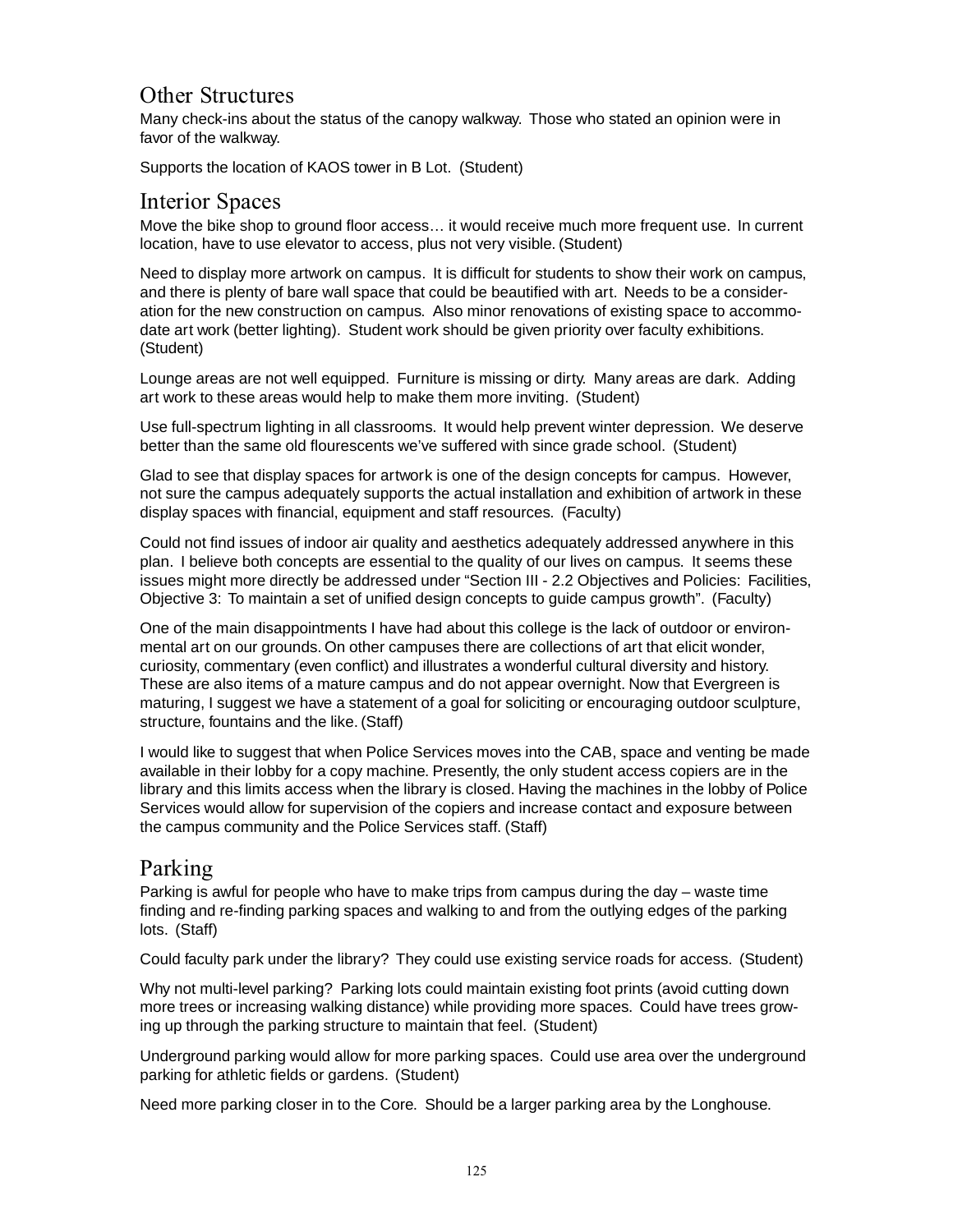#### Housing

Use the meadow north of Driftwood Road as the location for the new dorms. Excellent solar exposure. (Student)

Use Driftwood House for a cooperative living residence. Humboldt Community College (not sure if I wrote the name down correctly) has such a set up – students get 2 credits per quarter to live as an intentional community, sharing responsibilities of the house (growing food for the house included). It would be best if the house was retrofitted for more appropriate technology, but even without that kind of renovation it would be a useful experiment/example of cooperative living. (Student)

The mods are in terrible shape – hard to clean, infested, falling apart, unhealthy. They were intended as temporary structures but instead have been used for 25 plus years. Should be torn down and re-built. Could provide site for future dorms (if they were multi-story structures, there still would be a net gain in dorm area). Use sustainable building materials for new structures. (Student)

Did campus ever own Cooper's Glen land? What was Evergreen's involvement with developing ASH? (Student)

Regarding dorms: likes the layout of Phase II and III dorms – more natural than Phase I or mods. For future dorms, have more variation in the appearances of interiors and exteriors. Leave as many trees between buildings as possible. (Student)

Campus housing is adequate. Housing has talked about "needing" to build, but many, many apartments (especially the mods) had extra beds and plenty extra space.

TESC computing and networking officials, get your act together!! It is a sad day when the connection to the internet (the heinously over-done firewall) that serves all of campus and resnet cannot be reset quickly when it goes down. Who's responsible for such irresponsibility? Housing costs were raised for net connections that housing members can't use. Not fair! (?)

#### Organic Farm

Wants the farm to expand. (Student)

Wants more space at the farm. Free Community Garden plots for students. (Student)

### Growth (within and outside Evergreen)

College shouldn't grow any more. Be stubborn. (Student)

Need to address more directly in the Plan what the policy is on growth adjacent to the college boundaries. What kinds of things do we want developers to consider? (Student)

Make tables of student demographics and student population growth more clear (Appendices B and C). What about the extra students that were enrolled in 1997? When was the decision made to grow (what process decided this?). Discuss the ratio of in-state to out-of-state as well. (Student)

Any particular study area targeted for growth? (Student)

Can we affect how the land is developed at our borders? Can we buy adjacent property? (Faculty)

No growth would be best. Keep Evergreen small. That is what is attractive about the school. (Student)

Hope that Evergreen grows in a responsible way that is in accordance with the founding notion of simplicity and conservation of our natural surroundings. (Student)

Given the pressures of development, there will likely be no significant wooded areas on Cooper Point twenty years from now, unless development is controlled in the very near future. A very serious concern becomes maintaining connections to other habitat areas, if possible. Will the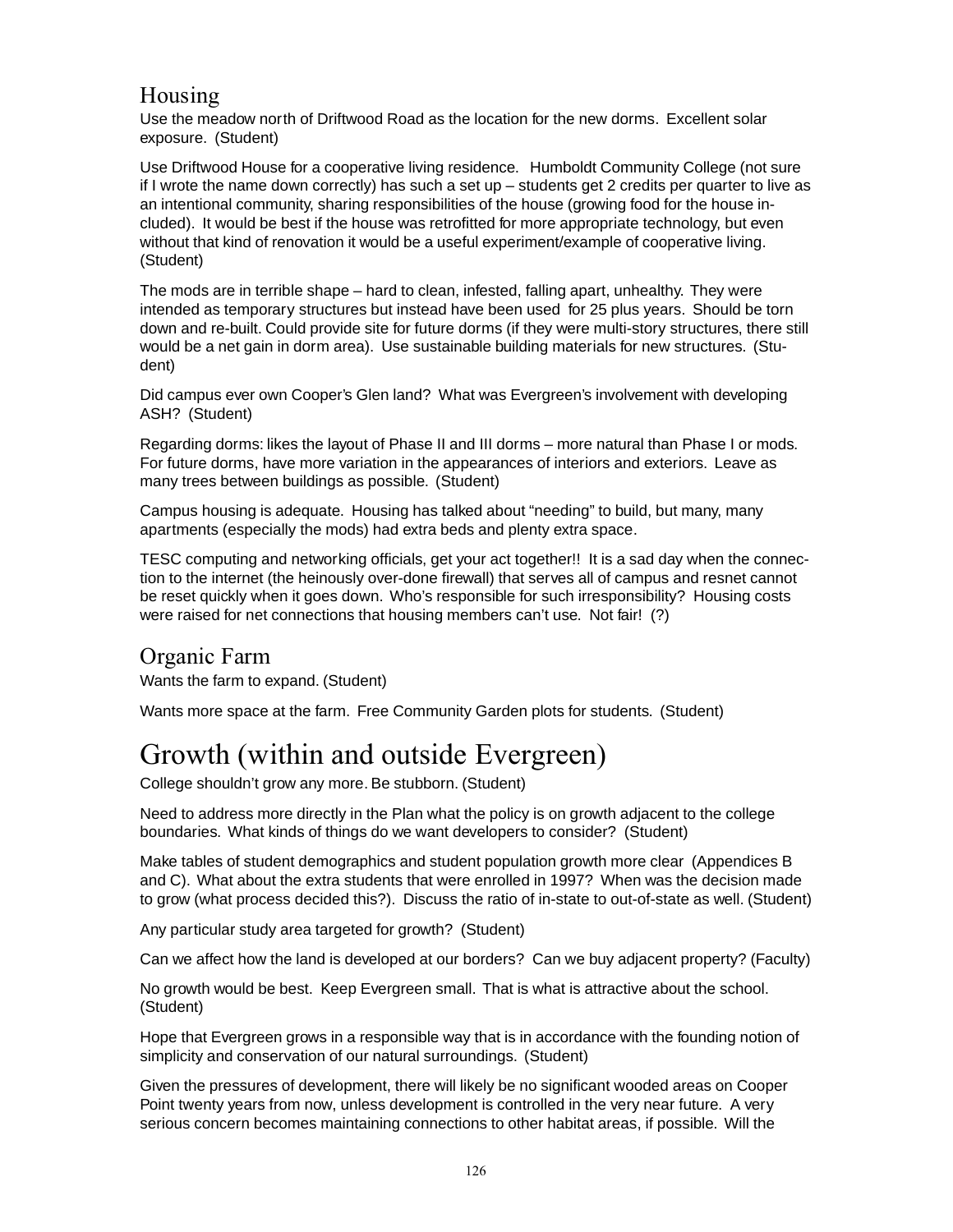pressures of development increase the value of the land to the point where the College has to sell it off or develop it? Is there any way to forever lock the wooded areas into a land trust that precludes any development? (Faculty)

Could outside entities ever buy up campus land? (Student)

### Landscaping

Worried about ivy – it has already started killing trees on campus. Need to salvage the landscape. Involve academic programs and coordinate with outside entities (Sound Native Plants, Native Plant Salvage Project) to establish landscaping with native species. Expand the ethnobotanical garden at the Longhouse – have it spill over into other areas of the Core. Using natives will save money on maintenance. (Student)

Should use native plants on campus. Ivy is stupid; it is radiating out from the library building, invading other parts of campus. Grass is stupid; water requirements are high (and the sprinklers are sometimes turned on while it's raining). (Student)

Is there a policy to replant a tree for any that are cut down? (Student)

It is important to maintain plantings that are strictly native. Herbicide and pesticides be kept to an absolute minimum. Regarding new development, plan around the especially large trees which contribute to the richness of campus. (Student)

Fruit and nut trees, berry bushes, and culinary and medicinal herbs planted around the campus would be a great asset to future students. Add color and variety to the landscape, great for wildlife, and perennial herbs have low maintenance needs. Also wonderful to have food for campus population – supplying even a small portion of the food we need locally can help us to be more sustainable, healthier and happier. (Student)

### Reserve Areas

Trails are in terrible shape. Need to improve existing trails and build new ones. Could employ a group of students to do the work (cheaper than hiring professionals). Have pay boxes at trail heads for non-TESC users. (Student)

Need to clean up forests. Garbage from students partying in the woods all over the place. (Student)

Supports idea of Ecological Reserves. (Student)

Small-scale (sustainable) forestry should be done by academic programs on campus. Have a program as an extension of the Organic Farm program. The forests as they are now don't look healthy and are a fire hazard. (Student)

Land base of Reserve areas not large enough to do much "real" science in terms of sustainable forestry experiments. Could Evergreen programs use off-campus (existing) forestry areas (e.g. H. J. Andrews and UW experimental forests)?

Reserve areas provide the perfect balance to the developed campus. These areas are part of the reason this student chose Evergreen. (Student)

When will habitation policy start to be enforced? Could we create a new position to cover this? (a forest ranger type)

Ecological Preserves need to include blocks of land, not just narrow strips. Should allow for some coherence of ecosystems on campus. (Faculty)

Impressed that so much of the campus is undeveloped. (Student)

Communication among the users of the Reserve areas is lacking. Now that we have a GIS gridwork in, and a staff person in charge of it, that we should be able to keep track of the use of these areas. Need an active committee to help with decision making, provide strong and fair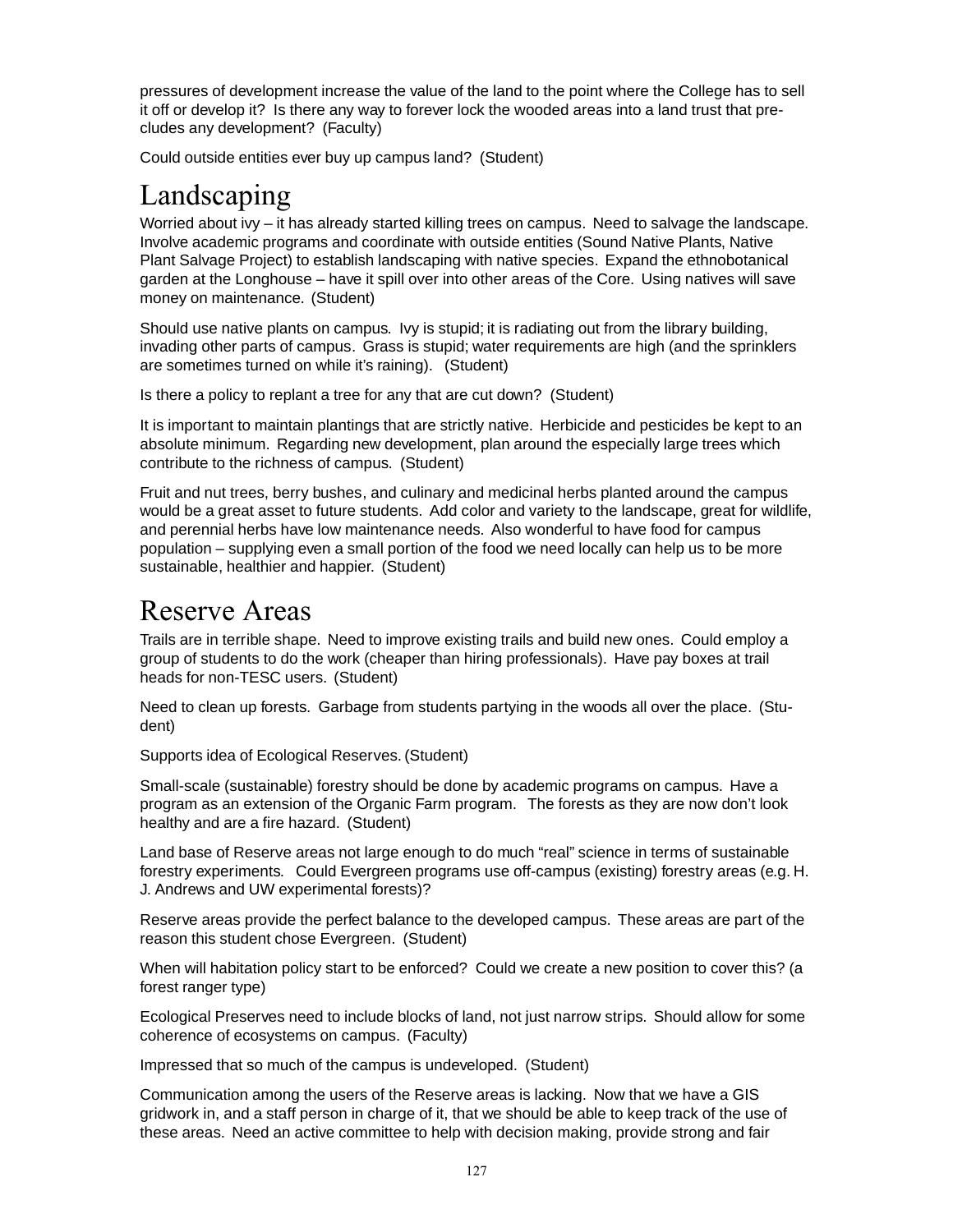guidance in determining what sorts of activities are carried out on our lands. Sampling and marking plants must be done in a minimally destructive way. (Faculty)

Make a small campground in the campus woods, near a road so that it's easy for police to checkup on. For students only. With student ID they would have access to showers/toliets in the CRC. Camping should be free in exchange for residents being responsible for a certain section of the woods: trail maintenance, trash pick-up, making sure no transients living there. (Student)

The more woods we keep, the happier I'll be. (Staff)

Save as much woods as possible. (Staff)

Maybe log it a little bit. (Student)

Need trail maintenance. Also, why are we using non-native species on campus? Especially ivy why use it and then spend time removing it? (Student)

Many trails emerging in the North Campus land area. How can these be prevented? Maintained? It is a complex problem warranting at least a year's worth of discussion. Perhaps an academic program should take it on. (Faculty)

Connect Ecological Preserve areas so that there are corridors for wildlife that use more than one area of campus. (Faculty)

The reward for commuting to Evergreen is the sweet air I get to breathe when I arrive…short walks between buildings rejuvenate me with truly fresh air. Walks to Organic Farm give respite from job stress. I can see all kinds of birds from office window. These are the selfish reasons why I enjoy the forests and want them to be preserved…evidence not only that our immediate environment is now in balance but also that there is a potential for more to be so. If we are constantly reminded of that potential, then perhaps we will better guided our steps in that direction. (Faculty)

### Campus Land Use Committee (CLUC)

Likes idea of CLUC. (Student)

As a part of CLUC operations, they should regularly publish details of the process and results of review (in newspaper and/or other locations). If zoning is established, that should be publicized. (Student)

The CLUC should be set up so that committee members can't push their own agenda, push their own proposals through. How do we address potential conflicts of interest? Members shouldn't review their own proposals. (Student)

What is the timetable for formation of the CLUC? Need more specific details of operations of the CLUC. (Faculty)

Need formal inventory of vegetation and wildlife distribution on campus. Need to compile the studies that have been done (by students, faculty and others) so that we can build on earlier research and not waste time duplicating. Develop a protocol for how studies for the inventory are conducted? Copies of the reports and overall inventory should be centrally located (archives, data base) and accessible and indexed. (Faculty and Students)

The proposal to form the CLUC makes sense. (Student)

Supportive of the CLUC concept – need to hire some people to make it possible, though (existing staff already very busy). Should split the Campus Planner/Architect into two positions. (Faculty)

Replacing EAC with the CLUC is another step in the wrong direction. The aesthetic component has been removed from the original mission. Need to be concerned with the philosophy of preserving what is just a bit wild on our campus, not with developing a logging program. (Faculty)

Planning for the CLUC is very thorough; impressed with how much detail there is on what the committee will do and how it will work. It is essential to clearly communicate this to the campus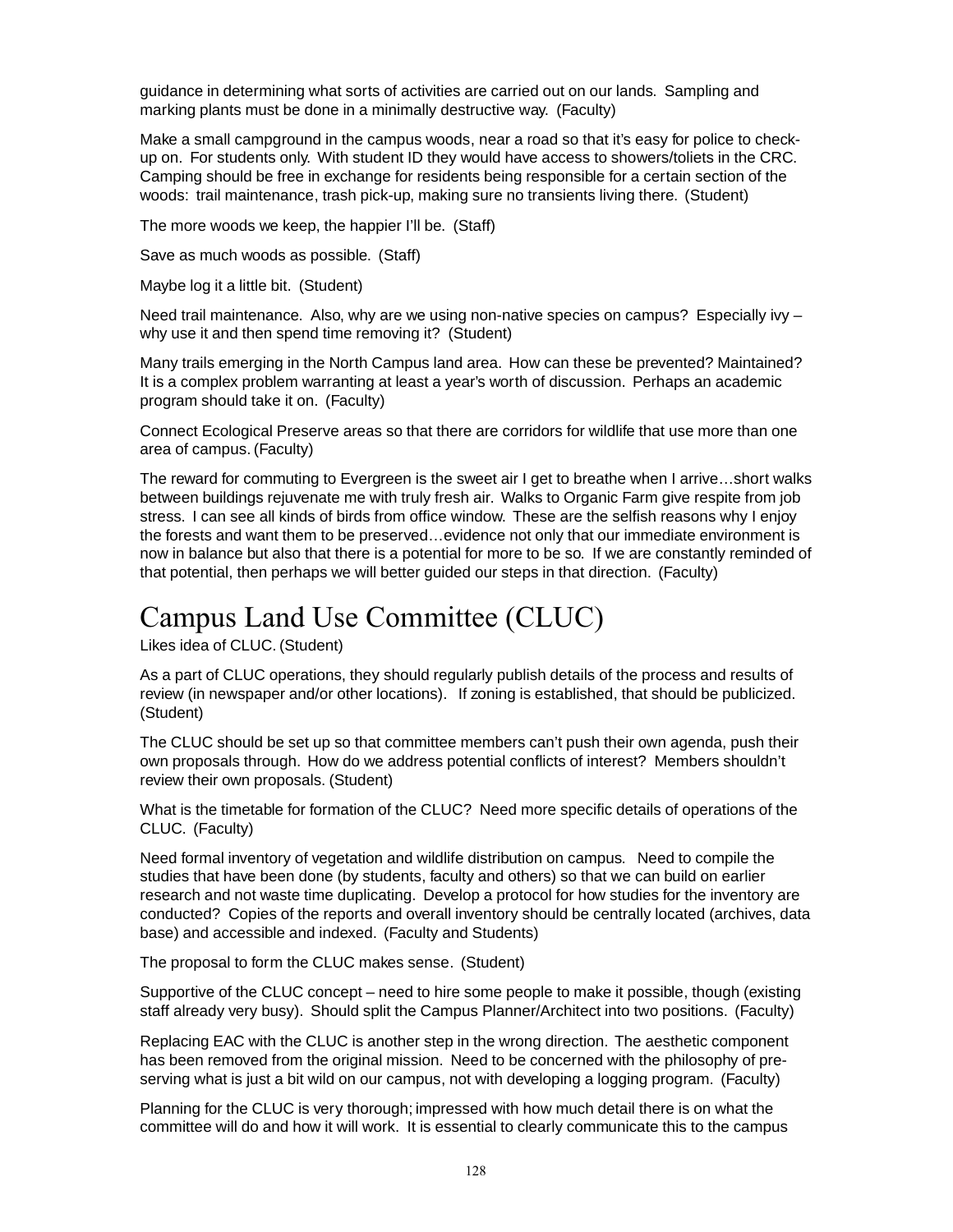community and to clearly define and support the jurisdiction and decision-making powers of the CLUC. From the plan, understand that the CLUC will make decision-making recommendations only. Also wonder what the relationship between the CLUC and the Health and Safety Committee and the Environmental Committee will be? (Faculty)

### Format

Doesn't understand section numbering. (Student)

Citations should be at ends of sentences, not between sentences. (Faculty)

Reading it the first time was a little overwhelming – so much information. But went back to investigate specific areas of confusion, able to easily answer own questions. So, format works well. (Faculty)

Change the name of the corporation yard – doesn't make sense. (Several Students)

In the electronic version of the Plan, it would be great to have word search capability. If you weren't familiar with the organization of the document, you could type in the topic that you're interested in and get all the references. (Staff)

### Goals and Objectives

(Note: "Objectives" corresponds to "Policies" in the September 1998 Draft)

Re: Objective 9, need more consultation with intended service population. Faculty and students need to be included in planning and provision of campus activities and services to a greater extent. (Student)

Re: Objective 12, EF Language school needs to be integrated with rest of the college. Wants to mix with that part of the population. (Student)

Re: Objective 12, EF students are isolated – both housing and classrooms. (Student)

Re: Objective 4, police vehicles are the most prevalent automobiles within the campus core. While this makes some sense for night patrols, no reason for driving around the core during the day – why not use the bikes more?

Re: Objective 4, Need more parking/locking spaces for bicycles. Need bicycle lanes on all campus and access roads – especially on the Parkway at the main entrance. (Student)

Re: Objective 4, what about the services needed for cyclists (e.g. showers, lockers)? What encouragement are we providing for users of alternative transportation(Section III – 5.4.2)? (Student)

Re: Objective 15, Only one policy based on this objective. Needs to be more that address vision for campus utilities (waste management, energy sources etc.) and building design. (Student)

Which objective covers growth? (internal and external?) How about policies on these issues? (Student)

### **Overall**

Include an appendix of input/responses in the Master Plan so that there is documentation of this part of the process. Will be able to see which responses resulted in changes to the document and show where opinions differed. (Student)

Agrees with concept of core and cluster areas. (Student)

Ugliest campus ever seen (referring to the campus core). (Student)

It looks great. (Student)

Generally positive response to the revised Plan. Likes that the Master Plan is setting the stage for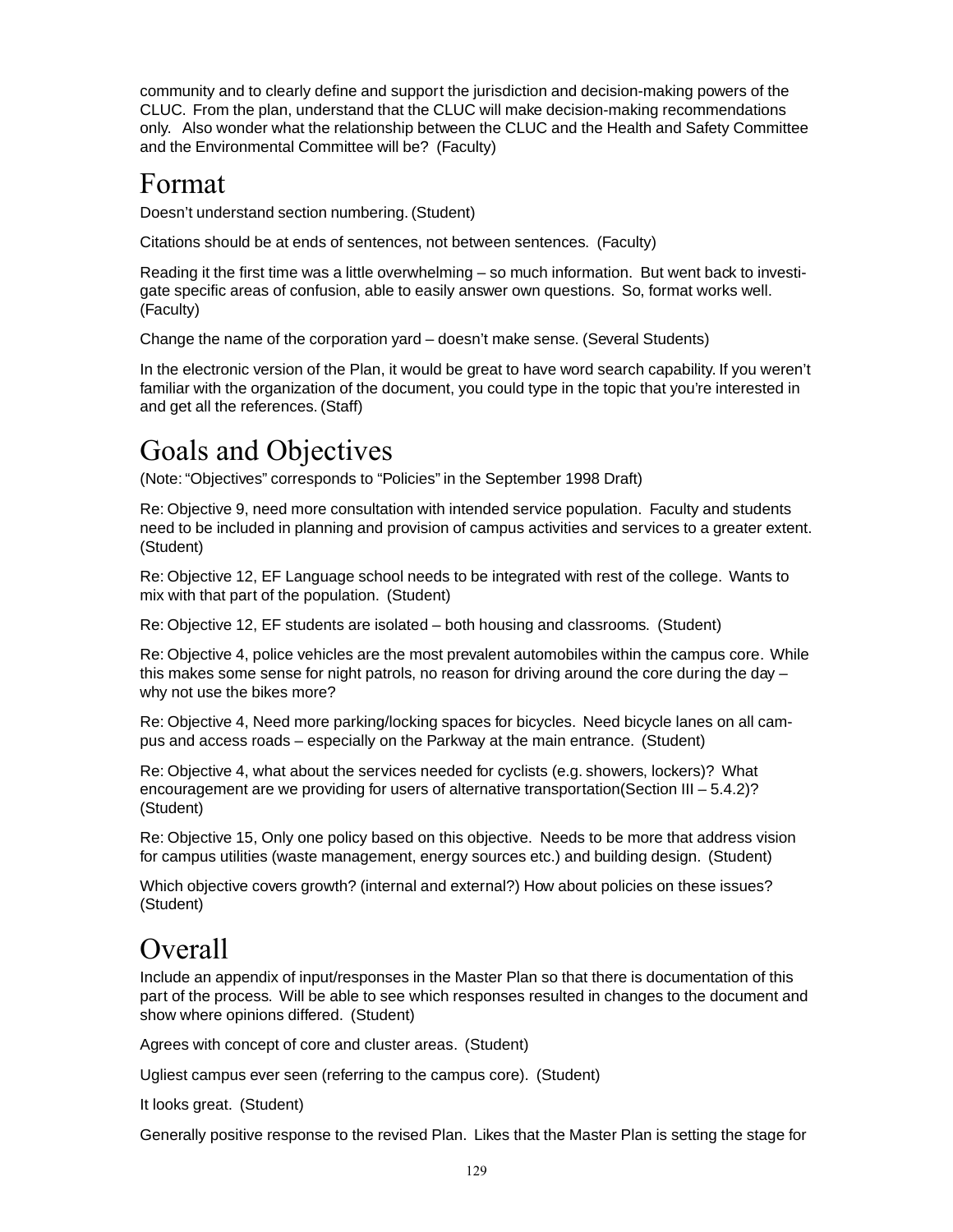these discussions instead of leaping ahead to conclusions. (Student)

Many positive responses to setting up the table in the CAB. Students and faculty appreciated the administration reaching out in that way.

Great to look at the Master Plan on the web page. Final copy of the Master Plan should be a permanent part of the TESC home page. (Faculty)

Likes the campus how it is. Doesn't want anything to change – change is probably for the worse. (Student)

Liked subject heading on e-mail memo (Why not develop evergreen's forests?). (Staff)

Good job of assembling material. (Staff)

Add a section on the data communication network (under Section III - 2.4.9, Communications). (Staff)

Leaving the forests here as intact as possible ought to be our first goal. (Student)

Found much of the material in the plan to be extremely useful on a number of levels. For instance, the information on the climate of the area is an excellent resource for people new to the area. Will definitely reference many of the figures and appendices in the future. Would like to see the planning and governance groups list updated as part of the annual update and specifically updated to include the names of who is currently serving on those planning and governance groups. This would be a very useful resource to the campus. (Faculty) Note: While a list of the planning and governance groups will continue to be included in the Master Plan, it probably isn't the appropriate place for listing the names of those that serve on the committees. However, it does seem like this could be a useful resource to have available somewhere on campus.

The development plan is seriously flawed. If there are any ecological considerations, even concessions in the plan, they are well hidden under a mass of details concerning large-scale developments which may or may not be in the best interest of the college. Where and when will the AM/ PM, Burger King, McDonald's and various stripsprawl be built…will transfer to another college where the character of the institution is a known, rather than unpredictable, evil. (Student)

Plans for the future should consider the many other things besides the academic program. In the dominating American culture, human beings are too often planning in their own behalf without thinking of all the other creatures around them. This place is an important place because of the way in which it preserves habitat for all our relations in the natural world. If we consider developing anything on campus, we should think, not just economically, not just environmentally, not just aesthetically, but wholistically and then we will talk carefully with the scientists and call in Native American elders from the area, and think about everything that this campus nutures and makes possible so that we may act as an example for students needing to find harmony as they create human culture on an earth that supports more than just human life. (Faculty)

Heard that Evergreen is the only state college that breaks even. If this is so, why don't we have more flexibility to do what we want? How much pressure is there to not change this situation? (If other colleges are losing money, why can't we?) (Student)

Let's face it, the planet is at stake! The Master Plan is unquestionable, beyond challenge. Who ever wrote the Master Plan will not be held at fault. However, it is incomplete. It has obviously been shortened to this brief length so as to appeal to the quick/casual reader. I think someone who can more fully express the Plan should create an addendum. After all the voter may pass by and want to know exactly what the Master Plan says (other than – to be presumptuous – the President is charged with the duty to decide which bush or shrub is to be KILLED to make room for some new structure. (?)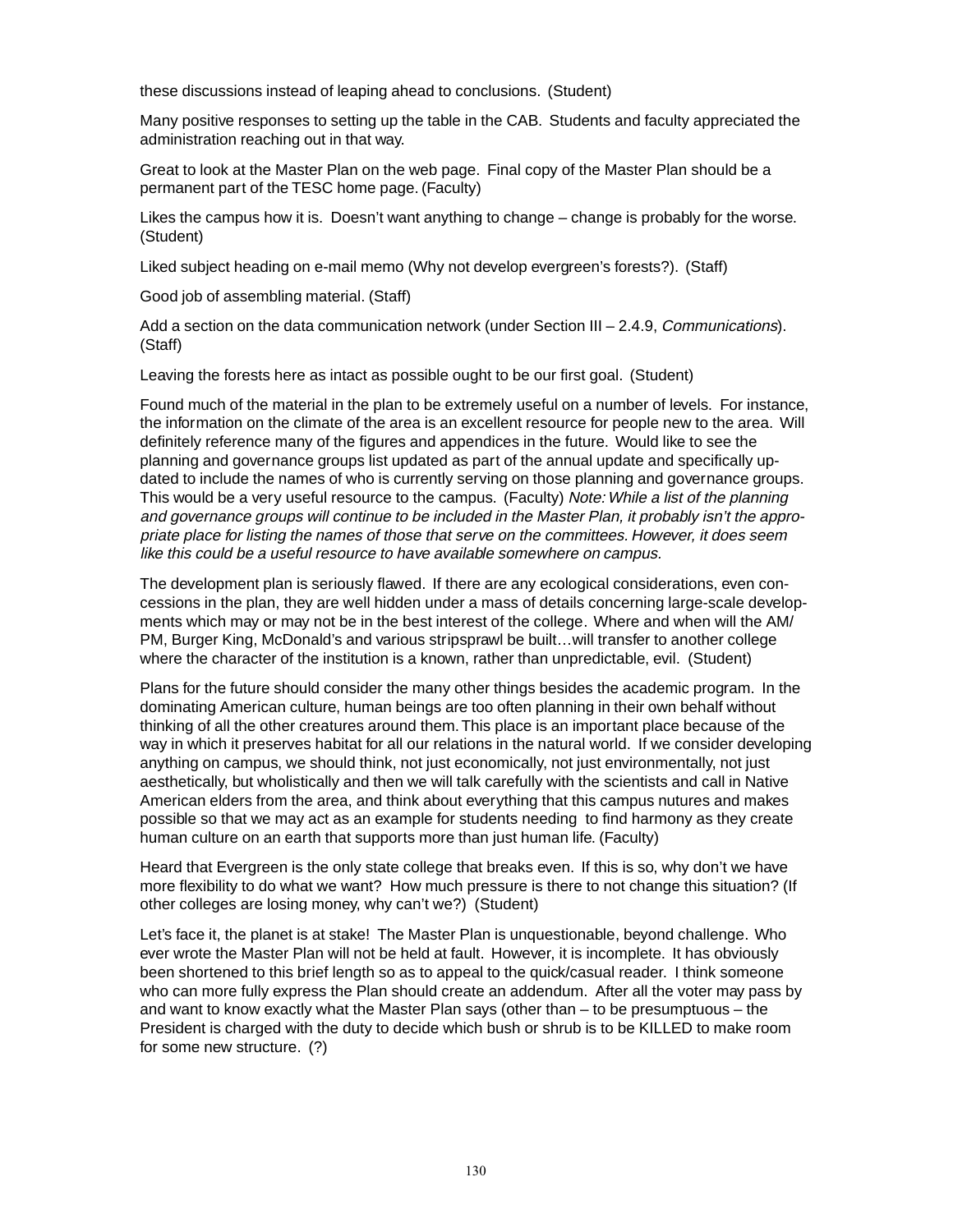## Bibliographic Notes (Incomplete for 9/98 Draft)

- Franklin, Jerry F., & Dyrness, C. T. (1973). Natural vegetation of Oregon and Washington. Corvallis: Oregon State University Press.
- Local climatological data: annual summary with comparative data. (1996). Asheville: The National Climatic Data Center.

### Campus Planning Documents

Long-range plan for The Evergreen State College. (1994). Olympia: The Evergreen State College.

- Durham, Anderson & Freed, architects and Quinton & Budlong, engineers. (1969). The Evergreen State College: development plan – phase 2 studies. Seattle.
- Durham, Anderson & Freed, architects and Quinton & Budlong, engineers. (1968). The Evergreen State College: master plan – phase 1 studies. Seattle.
- The Evergreen State College campus master plan. (1983). Olympia: The Evergreen State Col lege.
- Final report of the Space Committee [space efficiency report]. (1997). Olympia: Space Efficiency Committee, The Evergreen State College.
- Durham, R. L., Torkko, C. E., & Williams, E. D. (1972). Report of the master planning team. Olympia:The Evergreen State College.
- Environmental and facilities planning DTF report. (1975). Olympia: Environmental and Facilities Planning Interim Team, The Evergreen State College.

### Student/Faculty Reports

- Greenberg, K., & Hartley, A. (1998). Trails mapping on the Evergreen State College. Olympia: student report, The Evergreen State College.
- Greenberg, K., & Hartley, A. (1998). Forest canopy cover typing. Olympia.
- Foltz, K. & Tucker, G. (1997). The Evergreen arboretum: a preliminary study. Olympia.
- Zimmerman, C. (1998). Ecological assessment of stand structure and species composition on the Kifer and Organic Farm sites. Olympia.

### Public Documents

bThurston County profile. (1997). Olympia: Thurston Regional Planning Council

Shoreline master program for the Thurston region. (1990). Olympia: Thurston Regional Planning Council.